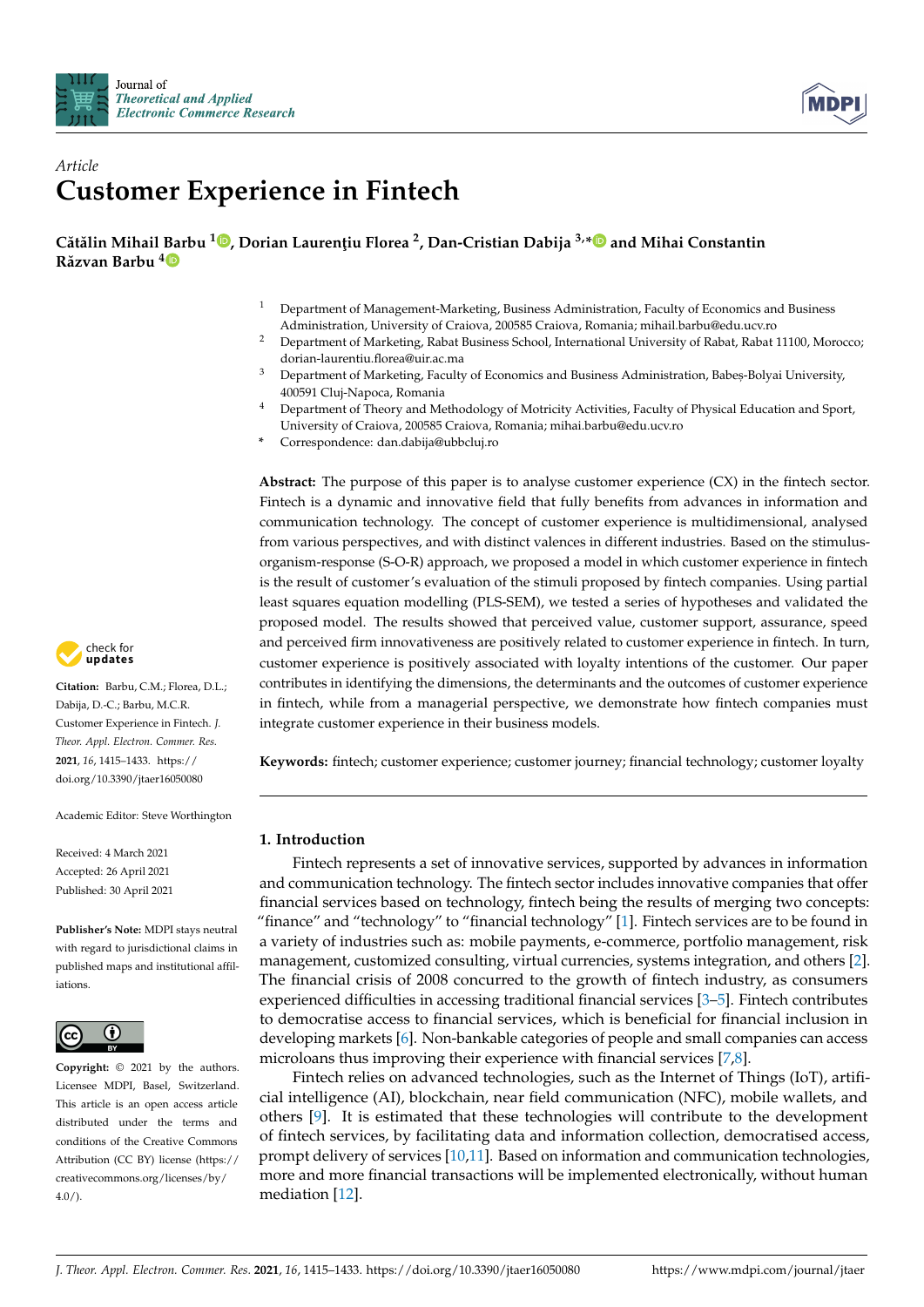The growing impact of the fintech sector depends on technological innovation [\[13\]](#page-14-11), as well as on combining the innovative processes with the creation and delivery of customized, 24/7 financial services that enhance customer experience [\[14\]](#page-14-12). Fintech means not only service innovation, but also innovation of financial business models [\[15](#page-14-13)[–17\]](#page-14-14). Fintech companies are more technology-oriented than traditional counterparts; with the help of information technologies, financial services can be offered to customers in a faster and more convenient way and at lower costs [\[2,](#page-14-1)[18\]](#page-14-15). Fintech innovations can change customers' attitudes and behaviours towards financial services, with a possible significant impact on the traditional sector [\[19\]](#page-14-16).

Financial technology is used both by innovative IT companies, that offer new financial services mediated by technology, and by the traditional financial sector, such as banks, insurance companies, broking companies, that are using technology to enhance their services [\[20\]](#page-14-17). Financial technology is beneficial to the traditional financial sector, but at the same time, it has a big disruption potential as the new fintech companies are more flexible and agile [\[21,](#page-14-18)[22\]](#page-14-19). For the purpose of our paper, we conceptualise fintech as companies that offer financial solutions outside the framework of the traditional financial sector.

Studies on customer behaviour and fintech are still in their infancy. The reasons why customers adopt fintech services are not yet fully clarified [\[23\]](#page-14-20) nor properly understood and described in the literature. Although the fintech sector is expanding and has a growing customer base, to the best of the authors' knowledge there are no studies that analyse the customer experience in fintech. Therefore, this represents a major research gap, which justifies *to explore the antecedents and outcomes of customer experience in the fintech industry*. The research scope of our paper is threefold: (1) to clarify the concept of customer experience in fintech, (2) to examine how customer experience is influenced by the perception of stimuli originating from fintech companies, and (3) to measure the extent to which customer experience contributes to loyalty intentions. To support our research, we underpin our discourse on the Stimulus-Organism-Response (S-O-R) framework.

By analysing the customer experience in fintech, this paper makes significant contributions to both theory and practice: from a theoretical perspective, we extend the application of the S-O-R approach with new insights from customer experience in the fintech sector and highlight several factors influencing the customer experience, while from a managerial perspective, we formulate a series of actionable recommendations for a more relevant customer experience in fintech.

The paper is structured as follows: in Section [2](#page-1-0) we present the review on customer experience and on the S-O-R approach, and explain how the customer experience is formed in the fintech industry. Section [3](#page-4-0) deals with the conceptual framework and hypothesis development, while Section [4](#page-7-0) describes the research methodology. In Section [5](#page-10-0) we present the results of our research, followed by their discussions. The paper ends with conclusions and the theoretical and managerial contributions, as well as the limitations and future research perspectives.

### <span id="page-1-0"></span>**2. Theoretical Framework**

### *2.1. Customer Experience*

The concept of customer experience is facing new valences in the context of the new technologies, including the technologies that sustain fintech development [\[24\]](#page-14-21). New mobile technologies and apps will become increasingly present in consumers' lives, influencing the ways consumers search, buy, consume, and share information about products and brands [\[25\]](#page-14-22). Fintech companies (fintechs) create new value to consumers by focusing on technology-driven customer experience [\[26\]](#page-14-23). Academia is turning its attention to the factors that shape the customer experience along the digital customer journey [\[24,](#page-14-21)[27–](#page-14-24)[30\]](#page-15-0).

From a historical perspective, customer experience has a great relevance to industry and academia, as it relates to the shortcomings of purchasing behaviour, being based on consumers' cognition processes [\[31\]](#page-15-1). In the consumption process, the customer is not only motivated to maximize utility and obtain information as relevant as possible, but also to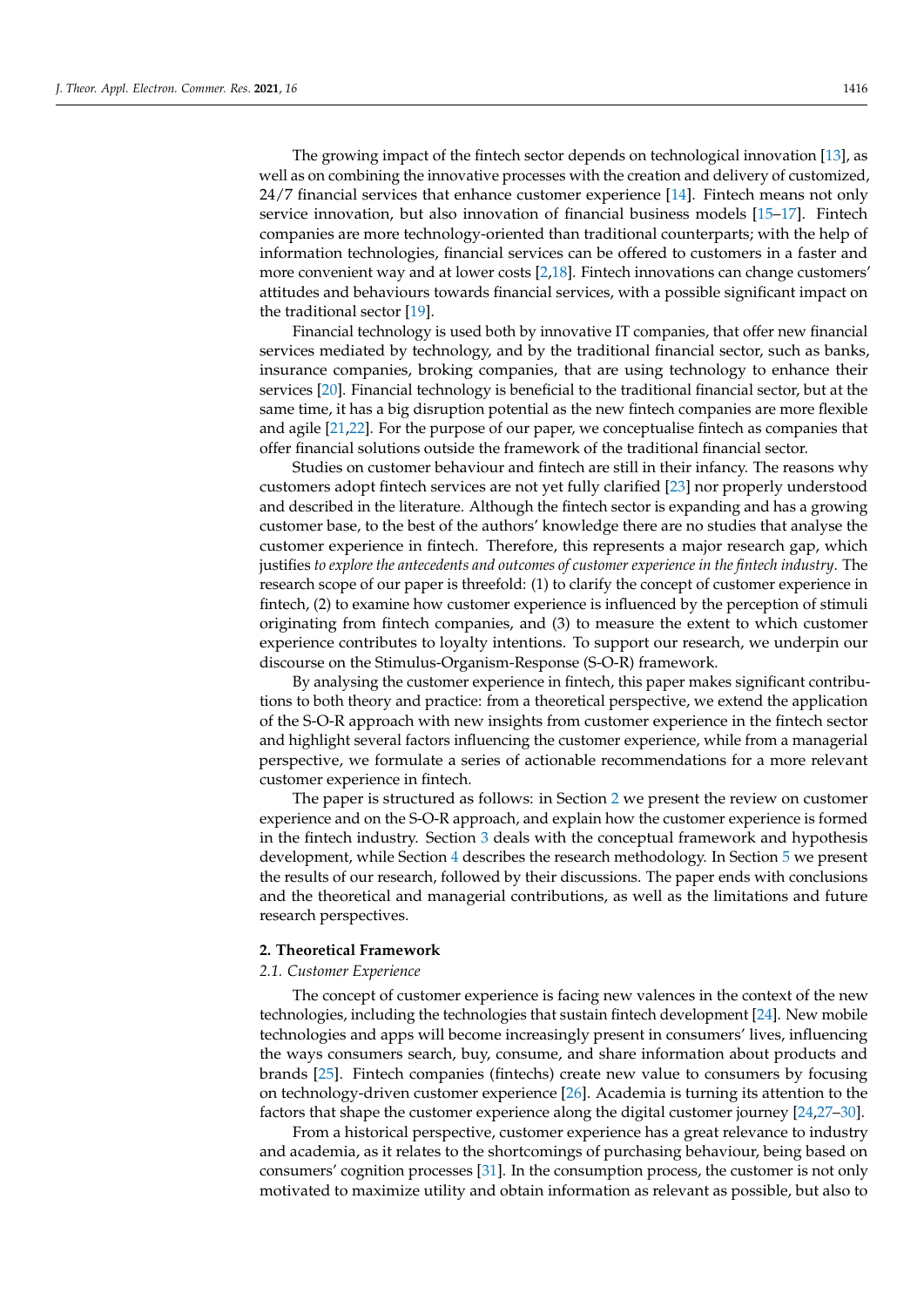enhance her/his experiences and buy those products that are best suited to her/his desires, feelings and needs [\[32\]](#page-15-2).

Customer experience is a psychological construct, which incorporates a subjective response, following the customer's interaction with a company, its brands, services and/or products [\[33\]](#page-15-3). Customer experience designates a cognitive and affective state that results from the generation of meanings, in a cultural context [\[34\]](#page-15-4). From a managerial perspective, customer experience can be enhanced by enriching and very attractively presenting a product or a brand [\[35\]](#page-15-5). The producers try to improve the customers' buying process and to increase the value perceived by customers. Although companies cannot control customer experience, they can influence it to a certain extent, with the help of stimuli [\[36](#page-15-6)[,37\]](#page-15-7). Companies have understood that by injecting meanings into their products and services, demand will be constantly stimulated, as the customer experience is enhanced [\[38\]](#page-15-8).

From an individual perspective, customer experience represents a psychological, subjective, and multidimensional response that ranges from an ordinary experience to an extraordinary one [\[39\]](#page-15-9). Customer experience is a multidimensional construct based on a cognitive, emotional, behavioural, sensory and social responses of the customer to a company's offers along the customer's journey [\[40\]](#page-15-10). Customer experience is a set of cognitive, emotional, social, physical, and sensory responses of the customer following the interaction with an organization, its products, and brands [\[40–](#page-15-10)[43\]](#page-15-11). Cognitive experience illustrates how customers think, emotional experience reflects how they feel, social experience includes interaction with other people, physical experience captures interaction with tangible products or touchpoints, sensory experience includes customer responses perceived through the senses [\[44\]](#page-15-12). More recent studies have identified three key elements of the customer experience: touchpoints, context, and qualities, each in turn having a set of components [\[45\]](#page-15-13). It is important for any company to thoroughly evaluate the points of contact with the customer so that all aspects of the offerings can be carefully considered.

Customer experience is a dynamic concept that varies not only according to companies' offerings, but also depends on the evolution of the environment, the changes in the consumption practices and the dynamics of touchpoints between business and consumer [\[42,](#page-15-14)[46,](#page-15-15)[47\]](#page-15-16). Developments, such as digitalisation, e-commerce, mobile applications marketing, and social media marketing influence the dynamics of the customer experience [\[48\]](#page-15-17). In the fintech and online environment, the digital and social realms combine to offer a personalized customer experience [\[49\]](#page-15-18). Companies navigate to uniform the customer experience across various realms, by improving connectivity and integration.

### *2.2. The S-O-R Approach*

The S-O-R model [\[50\]](#page-15-19) is used to measure the customer experience in different contexts [\[34,](#page-15-4)[51](#page-15-20)[,52\]](#page-15-21). According to the S-O-R framework, an external stimulus causes an internal reaction of the individual, which determines a certain response [\[53\]](#page-15-22). Customer experience in fintech is influenced by the offers of fintech companies, which leads to certain outcomes (Figure [1\)](#page-3-0). The "stimulus" component refers to the influence that arouses the individual. Fintech companies offer financial services based on technology: they design and configure their services and implement marketing related stimuli to surprise and gain the attention of customers. Fintech companies communicate the features of their products through various channels such as mass advertising and personalized advertising [\[54\]](#page-15-23). The "organism" refers to the customers' affective and cognitive conditions, consisting of the internal processes triggered by the stimuli [\[55\]](#page-15-24). These processes generate the customer experience within the "organism". It is formed based on the customer's evaluation of the stimuli of different companies, brands and/or products [\[33\]](#page-15-3). Customer experience is a subjective act, being the result of a specific context for each individual, and being influenced by sociocultural elements, customer training, expectations and skills in using fintech applications. The "response" is the result of customer experience with fintech companies. The relevant customer experience's outcomes can be positive such as: repurchase intention, customer loyalty, positive word-of-mouth, customer trust [\[33](#page-15-3)[,56\]](#page-15-25), but there can also be undesirable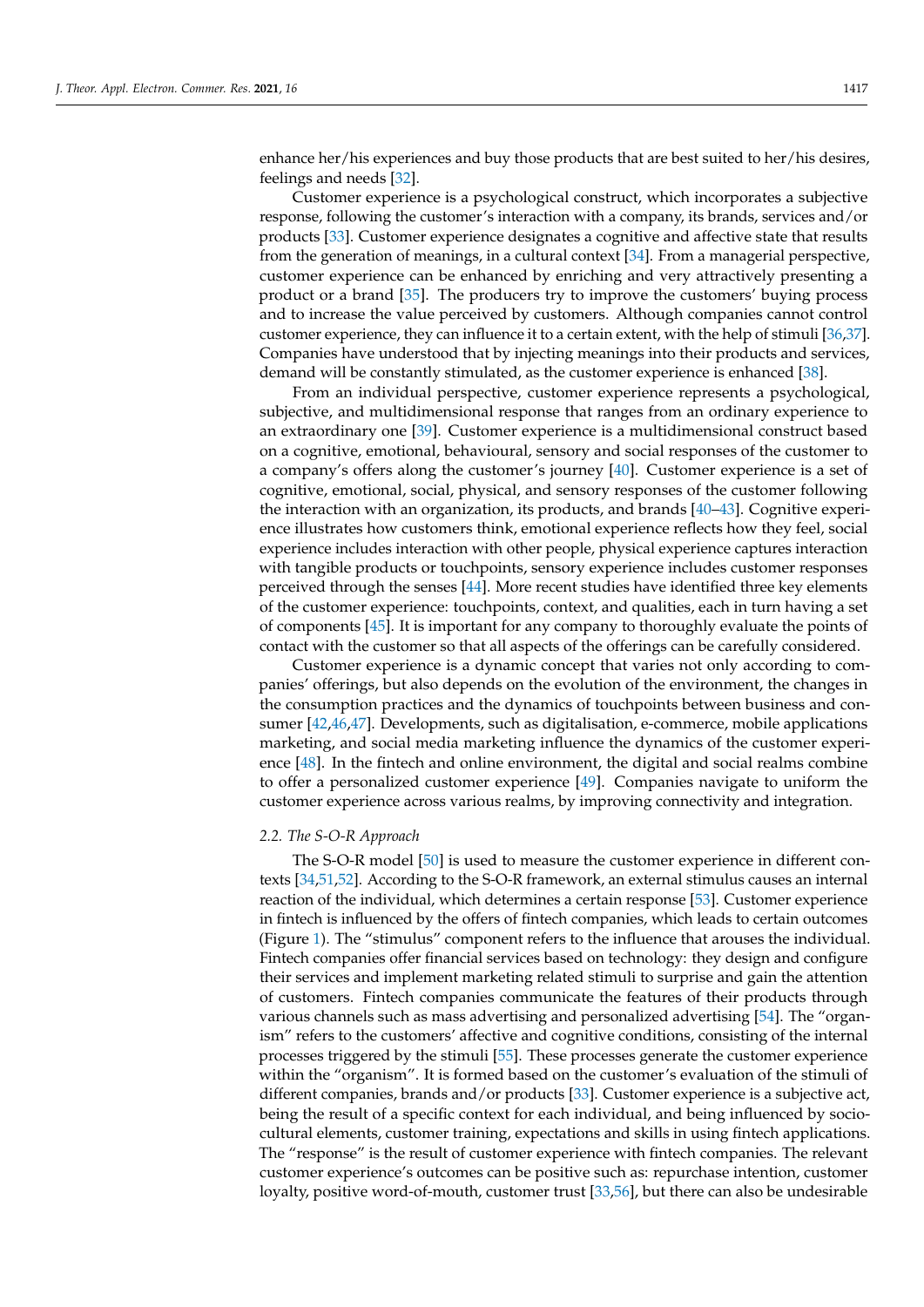consequences, due to a less relevant experience, such as giving up fintech services, loss of confidence, negative word-of-mouth. In this paper, we investigate loyalty intentions as an outcome of customer experience. Previous studies showed that customer experience is positively associated with customer loyalty  $[40,57]$  $[40,57]$ . be undesirable consequences, due to a less relevant experience, such as giving up fintech

<span id="page-3-0"></span>

**Figure 1.** Determinants and consequences of customer experience in fintech**.** Source: Adapted **Figure 1.** Determinants and consequences of customer experience in fintech. Source: Adapted from Becker and Jaakkola, 2020, p.638.

We can link the S-O-R theory with the customer journey concept. Customer journey We can link the S-O-R theory with the customer journey concept. Customer journey defines the customer interactions with the company in the prepurchase, purchase and post defines the customer interactions with the company in the prepurchase, purchase and post purchases stages [4[0,58](#page-15-10)[\]. In](#page-15-27) the prepurchase stage, customers find out about the company, purchases stages [40,58]. In the prepurchase stage, customers find out about the company, get in contact with proposed firm "stimuli". The interaction between the customer and get in contact with proposed firm "stimuli". The interaction between the customer and the stimuli makes the "organism" to produce the customer experience along the customer the stimuli makes the "organism" to produce the customer experience along the customer journey. Starting with the purchase stage, "responses" build up as a result of customer experience: acquisition, word-of-mouth, and loyalty intentions. experience: acquisition, word-of-mouth, and loyalty intentions.

# *2.3. Customer Experience in Fintech 2.3. Customer Experience in Fintech*

Press reports of financial and public institutions include customer experience among Press reports of financial and public institutions include customer experience among the success factors that explain the recent fintech sector development [13,59]. However, the success factors that explain the recent fintech sector development [\[13](#page-14-11)[,59\]](#page-15-28). However, the academic literature is scarce on this topic. Customer experience in fintech is mentioned only tangentially in a few studies that we will discuss next. According to a study of digital banking in the UK, customer experience has a positive relationship with customer faction, while customer experience has a positive impact on customer loyalty [60]. The satisfaction, while customer experience has a positive impact on customer loyalty [\[60\]](#page-15-29). The fintech sector comes with newer technologies to enhance customer experience that make fintech sector comes with newer technologies to enhance customer experience that make the traditional model of the financial-bank in the proximity to the proximity to provide the proximity to provide the proximity to the proximity to the proximity to the proximity to the proximity to the proximity to the pr the traditional model of the financial-banking sector obsolete, based on the proximity to  $R_{\text{out}}$  and digital advisors are digital advisory solutions that provide automated investments of  $\alpha$ customers [\[61\]](#page-16-0).

Robo-advisors are digital advisory solutions that provide automated investments strategies for customers  $[62,63]$  $[62,63]$ . Robo-advisors are used to enhance customer experience for those customers who have little investments knowledge and relatively small savings [\[64\]](#page-16-3). Fintech services enable customer experience by offering highly personalized services for which traditional banks are yet to design a convincing offer [\[65\]](#page-16-4). For example, insurance companies known as Insurtech might offer a car insurance depending on mileage and not on a predefined period. Fintech innovations contribute to financial markets efficiency and deliver an improved customer experience [\[23\]](#page-14-20). Mobile payments solutions such as M-Pesa understand and incorporate the customer experience in their services, as a way to adapt their offer to local context [66]. Fintech companies enhance customer experience with new products, new services, and new functionality such as: blockchain-based markets, cryptocurrencies, global remittances, crowdfunding, online-brokerage, cross-border payments, and open banking [14]. Fintechs also supplement customer experience with improvements in existing functionality such as: faster payment settlement, smart contracts in trade services and lending, cross-border custody services, higher functionality payment cards [\[14\]](#page-14-12). Fintechs offering digital wallets contribute to a seamless customer experience by simplifying the procedures and facilitating the online commerce [\[12\]](#page-14-10).

Fintechs usually implement their solutions around customer needs and leverage on emerging technologies, to produce a comprehensive and enhanced customer experience, by gathering different services into one platform [\[67\]](#page-16-6). Fintechs are customer-oriented and they are able to offer simple, easy to use, convenient financial services [\[68\]](#page-16-7). Fintech companies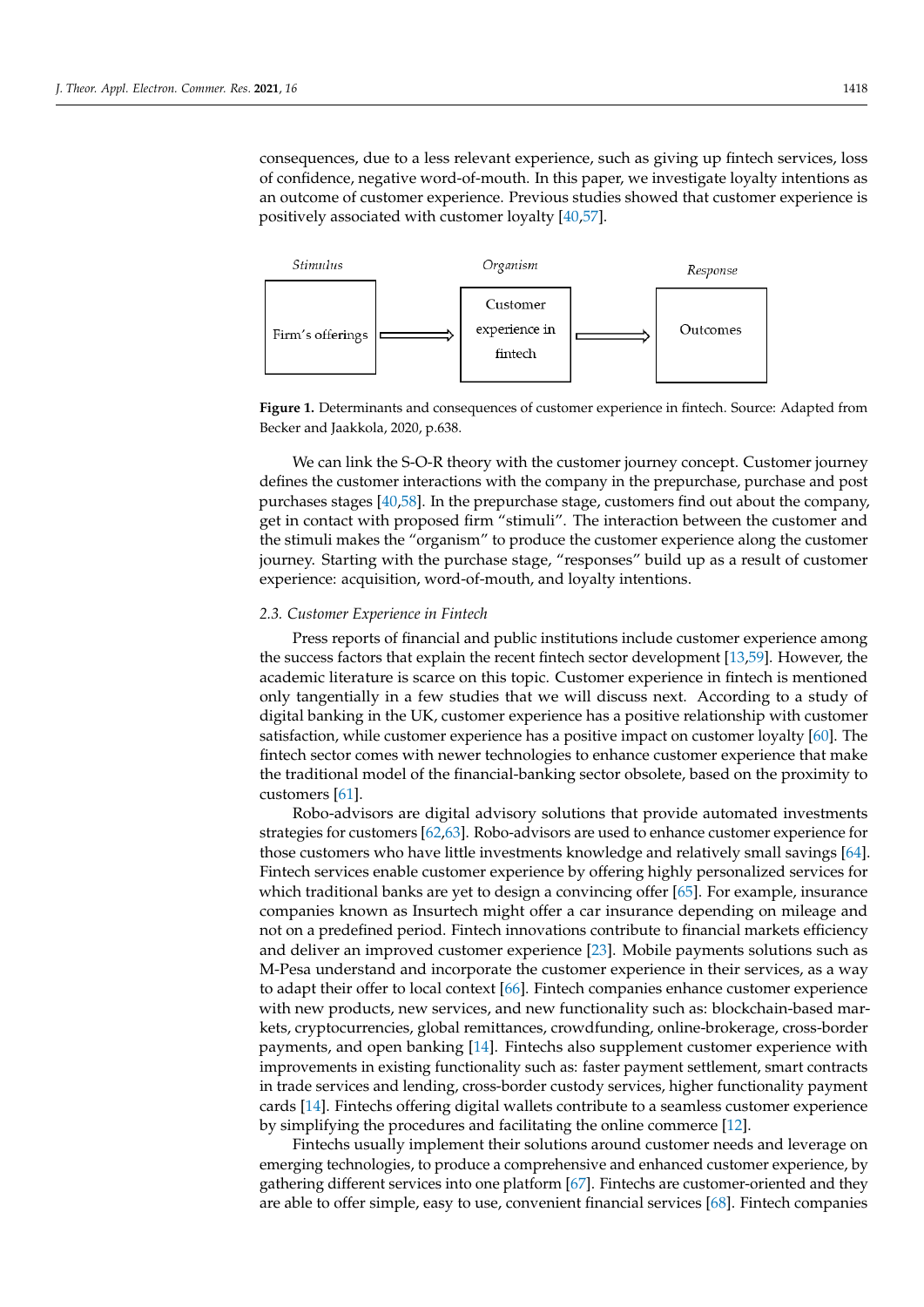enrich customer experience by offering access to automated and streamlined processes [\[69\]](#page-16-8). Biometrics, which refers to the use of physical characteristics for digital identification, has the potential to augment customer experience. Instead of having to remember different passwords or authentication codes, individuals might access a financial service using a facial scan [\[70\]](#page-16-9). At present, customer-centricity is part of the effort of all players, including traditional financial sector companies, the fintech sector and the regulation bodies [\[71\]](#page-16-10).

We conceptualise customer experience in fintech based on the three dimensions that are applicable to this sector: cognitive, affective and social experience. Cognitive or informative experience captures the fintechs ability to convey new, useful information to the customer, to offer a new perspective [\[72\]](#page-16-11). The affective experience is the emotional response of the customer following the interaction with a fintech company. The feelings involved can range from well-being to optimism, enthusiasm, pleasure, surprise, calm, boredom and more [\[33\]](#page-15-3). Social experience is formed in the context of interactions with other people and consists in sharing information and feelings, perceiving a sense of belonging to a community [\[73\]](#page-16-12).

## <span id="page-4-0"></span>**3. Conceptual Model and Hypotheses Development**

We define customer experience in fintech as *a set of relevant cognitive, affective and social responses, resulting from the customer–company interaction*. In our view, customer experience is not low or high, nor ordinary or extraordinary, nor negative or positive, nor weak or intense or, but it is *a relevant experience*, both for the customer and the company. The following question arise: what is the significance of a customer mark on a Likert scale when asked to evaluate the dimensions of customer experience? Can we judge the highest mark as a positive experience? Or, perhaps the lowest mark as an unpleasant experience? In the terms of this paper, we propose the concept of relevant customer experience. The higher the respondent mark, the more relevant the experience was for her or him. The concept of relevant customer experience is circumscribed to the concepts of high, intense, extraordinary, powerful, consistent, adequate experience, and others. Relevant customer experience is the one remembered by a customer and the one that had a positive outcome. The customer internalizes and gives a meaning to that experience. The relevant experience has four characteristics: it has an impact, it is memorable, it has a meaning and it triggers a response. For companies, relevant customer experience is actionable, because of the responses from the customer side. Taking into account the above considerations, a higher score from a customer evaluation signals that the relevant experiences are valuable compared to other experiences, and so companies should look for these experiences and should try to replicate them.

For a relevant customer experience in fintech, alongside the service performance, the aspects related to the system and those related to the delivery process also matter [\[71\]](#page-16-10). A fintech offer is evaluated by customers through the perceived benefits. These benefits influence the customer experience. We aim to analyse the following determinants of the customer experience in fintech: ease of use, perceived value, customer support, assurance, speed, and perceived firm innovativeness.

Ease of use rates how simple and smooth fintech apps are to operate. Ease of use contributes to the perceived control which, in turn, positively influences the affective dimension of the customer experience [\[33\]](#page-15-3). When accessing a fintech service, customers do not want to waste time learning to use the service or waiting for the completion of the service. Ease of use and perceived control are important elements in the financial environment of customers [\[74\]](#page-16-13), being of greater importance for people who are low in technological readiness [\[75\]](#page-16-14). Less tech-savvy customers will have a low motivation to engage with fintech unless the perceived ease of use will not lead to manageable levels of mastering the fintech app. For them, learning or adopting a new technology is a matter of stress, therefore the experience with the new technology might not be so positive, at least for the initial interactions. Even if, for tech-savvy and tech-dependent customers, such as Millennials or Generation Z, ease of use is not a matter of concern [\[76,](#page-16-15)[77\]](#page-16-16), still it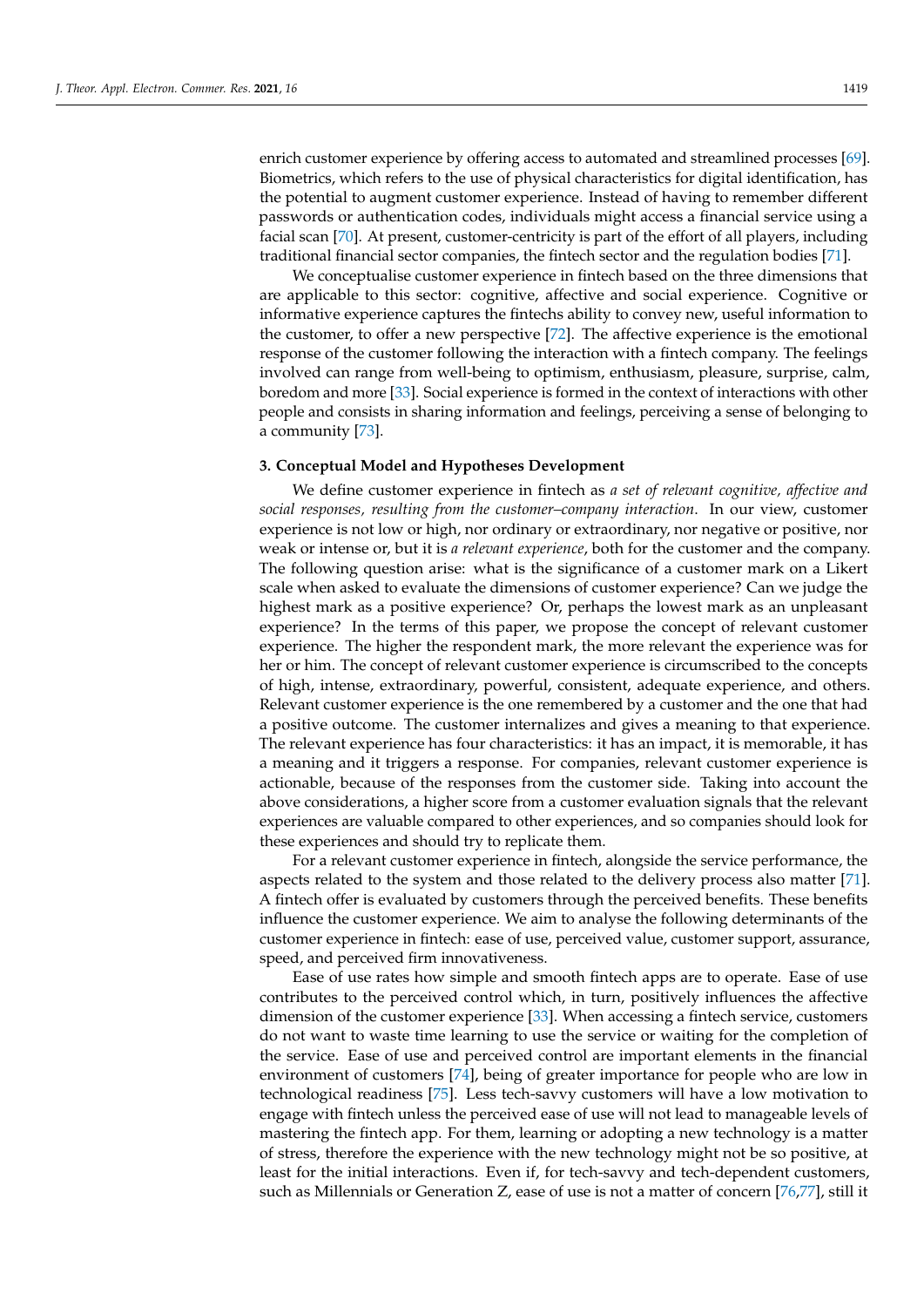facilitates the formation of relevant customer experience. Ease of use also contributes to the loyalty intentions of the customer [\[78,](#page-16-17)[79\]](#page-16-18). Ease of use helps reduce the anticipated stress of adopting a fintech service [\[80](#page-16-19)[,81\]](#page-16-20). Fintech companies favour ease of use through a multi-stage mechanism of conscientization, capacitation, incentivization, enrichment and cultivation [\[82\]](#page-16-21). Hence, we postulate that:

### **Hypothesis 1 (H1).** *Ease of use is positively associated with customer experience.*

Perceived value can be understood by linking together the quality and price of a service [\[83\]](#page-16-22). For fintech customers, costs can relate to time and money. The perceived value quantifies the benefit of the customer expressed in monetary terms [\[84\]](#page-16-23). The higher the perceived value, the more relevant the customer experience [\[60\]](#page-15-29). Financial savings are among the most quoted benefits of companies in the fintech sector [\[14\]](#page-14-12). Fintech companies are able to offer services at low prices due to an optimal cost structure, based on innovation and technological progress [\[85\]](#page-16-24). The perceived value is an important determinant of behavioural intentions to use banking services, including digital financial ones [\[86\]](#page-16-25). M-banking ubiquity and novelty seeking contribute to the perceived value, which is a prerequisite of the intention to continue to rely on mobile banking [\[87\]](#page-16-26). Ubiquity is important for fintech because it enables customers to perform financial operations anywhere and anytime. Fintechs offer non-stop financial e-services, which saves customers' valuable time. Tech-skilled customers will embrace new technologies, provided a higher perceived value [\[88\]](#page-16-27). Therefore, we hypothesize that:

### **Hypothesis 2 (H2).** *Perceived value is positively associated with customer experience.*

Through customer support, organisations help the customer when she or he has problems [\[89\]](#page-16-28), being also responsible for relevant customer experience. The customer needs to feel reassured by the support of the fintechs in the event of a potential problem, such as a possible financial loss. This requires prompt intervention to reassure the safety of the customers' investments. Other aspects of concern regard privacy issues and monetary considerations. Fintechs must find suitable ways to overcome negative consequences and to gain customers' trust and loyalty by developing a relevant experience. Fintechs are challenged to perform with agility in designing the most innovative technology-intensive services, while maintaining strong focus on the customer journey via the continuous dialog with their customers [\[90](#page-16-29)[,91\]](#page-16-30). The success of fintechs is also due to superior and personalized customer service as opposed to the traditional financial sector [\[92\]](#page-16-31). Therefore, we hypothesize:

### **Hypothesis 3 (H3).** *Customer support is positively associated with customer experience.*

Assurance refers to protection of the customer personal and financial data when dealing with fintechs [\[93\]](#page-16-32). Customers need to know that operations through fintechs are safe for them, and that personal data are protected, especially for e-financial transactions. Safety and trust contribute to the perception of a relevant customer experience [\[94\]](#page-16-33). Fintechs rely on technologies to mitigate customer's perceived risks, theft of information, data violation and/or their fraudulent use [\[95](#page-16-34)[,96\]](#page-17-0). In order to prevent such security leaks, fintechs implement multiple security checks: electronic keys, encryption and biometric identification, service, platform, network, and device security [\[9\]](#page-14-7). The availability of privacy and security policies, along with a good reputation should not be neglected [\[97](#page-17-1)[,98\]](#page-17-2). Where possible, fintechs might offer credential from a third party, regulatory or certification body. These considerations point towards:

**Hypothesis 4 (H4).** *Assurance is positively associated with customer experience.*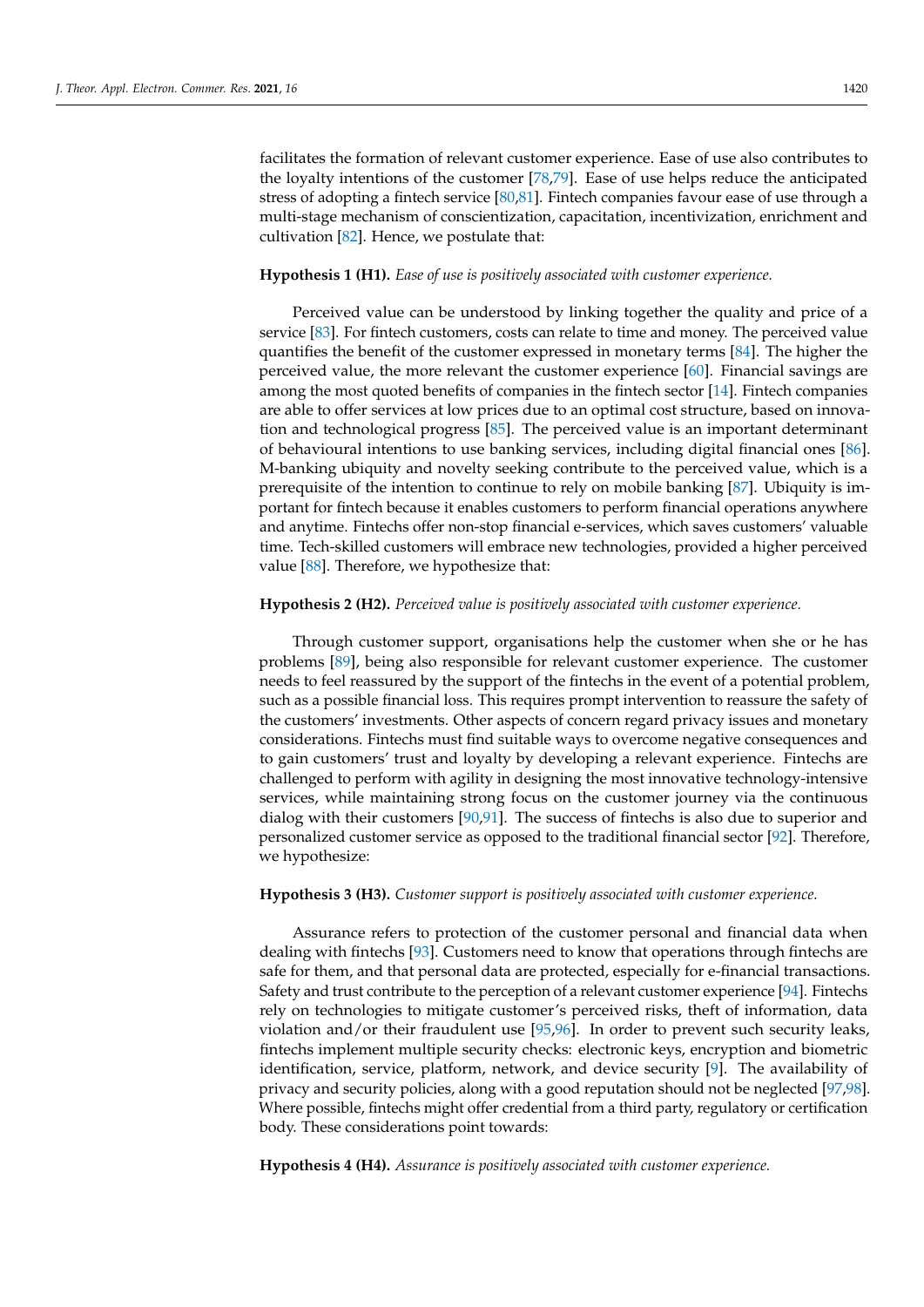Speed designates the performance of the fintech service in a timely manner [\[86\]](#page-16-25). Prompt delivery of the service is a key element of customer satisfaction. New Internetbased technologies are increasing the speed of service delivery [\[2,](#page-14-1)[14\]](#page-14-12). Fintechs offer prompt and safe services [\[12,](#page-14-10)[99\]](#page-17-3). Time is an important asset, especially because fintech services are used both by individuals and companies to gain efficiency and productivity. Customers engage with fintech companies to avoid travel to brick-and-mortar locations, to perform e-services and to beneficiate from the speed and ease of use associated with new technologies [\[81,](#page-16-20)[85\]](#page-16-24). Perceived transaction speed influences the perceived effort to engage with fintechs, while the perceived transaction speed positively influences the behavioural intention to continue the relations with fintechs [\[100\]](#page-17-4). Based on the foregoing arguments, we assume that:

#### **Hypothesis 5 (H5).** *Speed is positively associated with customer experience.*

Perceived firm innovativeness encapsulates the attitude of customers regarding the company's ability to deliver new products and experiences [\[101\]](#page-17-5). Innovation is often considered a key element of fintech [\[19](#page-14-16)[,102\]](#page-17-6). A firm perceived by customers as innovative enjoys better ratings of its products, beneficiates from greater consumer engagement, and can lead to consumer loyalty [\[103\]](#page-17-7). The development of innovative products stimulates customer experience. Innovation leads to cognitive and affective responses from consumers [\[104\]](#page-17-8). An innovative company is perceived as having technological leadership and, at the same time, can generate enthusiasm and optimism among customers. Market impact, expressed by products and services that incorporate better solutions to consumer problems, is a potential source of perceived innovation [\[101](#page-17-5)[,105\]](#page-17-9). Fintech companies are recognized for their innovation capabilities, through which technology is used to develop personalized services, contributing to customer experience [\[70\]](#page-16-9). In practice, fintech innovation can be noticed at four levels, with an impact on enhancing customer experience: product innovations, process innovations, organizational innovations, and business model innovations [\[2\]](#page-14-1). Therefore, we argue that:

# **Hypothesis 6 (H6).** *Perceived firm innovativeness is positively associated with customer experience.*

One of the most sought-after outcomes of any company–customer interaction is the customer loyalty. In search of customer loyalty, companies try to figure out the best ingredients that will bring customers back. As customer experience has a positive impact on loyalty, its outcomes present several benefits for the company such as: trust, customer loyalty, increased commitment, a positive word-of-mouth [\[39](#page-15-9)[,40](#page-15-10)[,72\]](#page-16-11). The perception of a relevant customer experience could lead to a greater commitment to the company, which is reflected in customer loyalty [\[43,](#page-15-11)[106\]](#page-17-10). Studies on customers experience with online retail applications have indicated a positive influence of cognitive and affective experience on customer loyalty [\[57](#page-15-26)[,107\]](#page-17-11). Hence, we postulate that:

**Hypothesis 7 (H7).** *Customer experience is positively associated with loyalty intentions.*

The proposed conceptual model is depicted in Figure [2.](#page-7-1)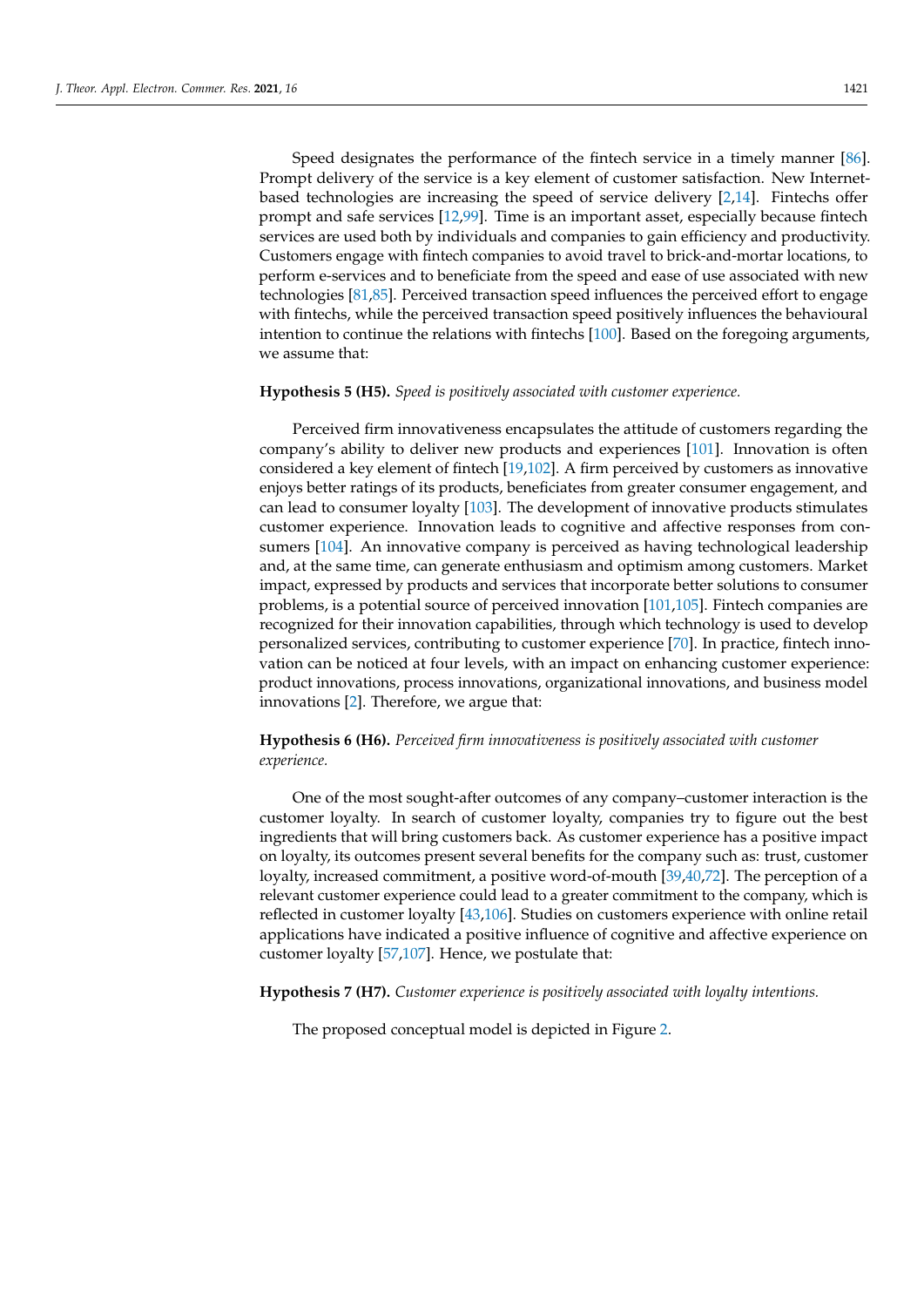<span id="page-7-1"></span>

**Figure 2.** The research model**. Figure 2.** The research model.

# <span id="page-7-0"></span>**4. Research Methodology 4. Research Methodology**

# *4.1. Sampling and Data Collection 4.1. Sampling and Data Collection*

All generations of consumers enjoy the benefits associated with developments in the All generations of consumers enjoy the benefits associated with developments in the information technology and communication, but these advances are integrated differently information technology and communication, but these advances are integrated differently in consumer's lifestyles. The likelihood of adopting fintech companies is influenced by the in consumer's lifestyles. The likelihood of adopting fintech companies is influenced by the values and attitudes of each generation, with regard to financial well-being and technology adoption. Two generations account for the most active population of the planet: Generation Z and Generation Y/Millen[nials](#page-17-12) [108].

Generation Z are flexible, connected and tech-dependent, sustainability-oriented and Generation Z are flexible, connected and tech-dependent, sustainability-oriented and tolerant, engaging to brands that connect with them and enhance their experiences and tolerant, engaging to brands that connect with them and enhance their experiences and feelings [\[76](#page-16-15)[,109\]](#page-17-13). Their engagement with technology means they are open to fintech and they trust online apps. Both Generation Z and Millennials consider that fintech are they trust online apps. Both Generation Z and Millennials consider that fintech are cheaper than banks [\[110\]](#page-17-14). Young generations are expected to open their first account and do transactions with financial apps instead of traditional banks [\[111\]](#page-17-15).

Millennials, as one of the largest generations, they too are used to technology Millennials, as one of the largest generations, they too are used to technology [\[112](#page-17-16)[,113\]](#page-17-17). [112,113]. Millennials put a great emphasis on customer experience and are digital savvy. Millennials put a great emphasis on customer experience and are digital savvy. They trust the traditional financial sector players, but they are likely to adopt fintech companies, once panies, once stability issues were solved [67,114]. Millennials are skilled in technology and stability issues were solved [\[67](#page-16-6)[,114\]](#page-17-18). Millennials are skilled in technology and they can be they can be attracted by lower fees and commissions, which lead to fintech adoption [115]. attracted by lower fees and commissions, which lead to fintech adoption [\[115\]](#page-17-19).

To analyse the customer experience in the fintech sector, we conducted a study in the To analyse the customer experience in the fintech sector, we conducted a study in the autumn of 2000 and customer experience in the inneen sector, we contacted a statistical autumn of 2020 among young Romanian people, from Generation Z and Millennials, who use Revolut services. Revolut is one of the most dynamic companies in the fintech sector, being valued at over 5.5 billion euros [\[116\]](#page-17-20). Revolut services are diversified and include: bank account services, investment services, payment services. Revolut is very popular in Romania with over one million users  $[117]$ .

An invitation email was sent to more than 3000 students and alumni of a representative Southern Romanian university inquiring to participate in a study concerning fintech, under the prerequisite of having accessed at least one Revolut service in the last twelve months. 281 respondents accepted the invitation, 263 answers were received, but only 247 questionnaires could be used, as they had no missing data. Respondents were categorized according to their birth year into one of the two generations, according to literature recommendations [118,119]: Generation Z (1995–onwards) and Millennials (1980–1994). The sample structure is presented in Table [1.](#page-8-0)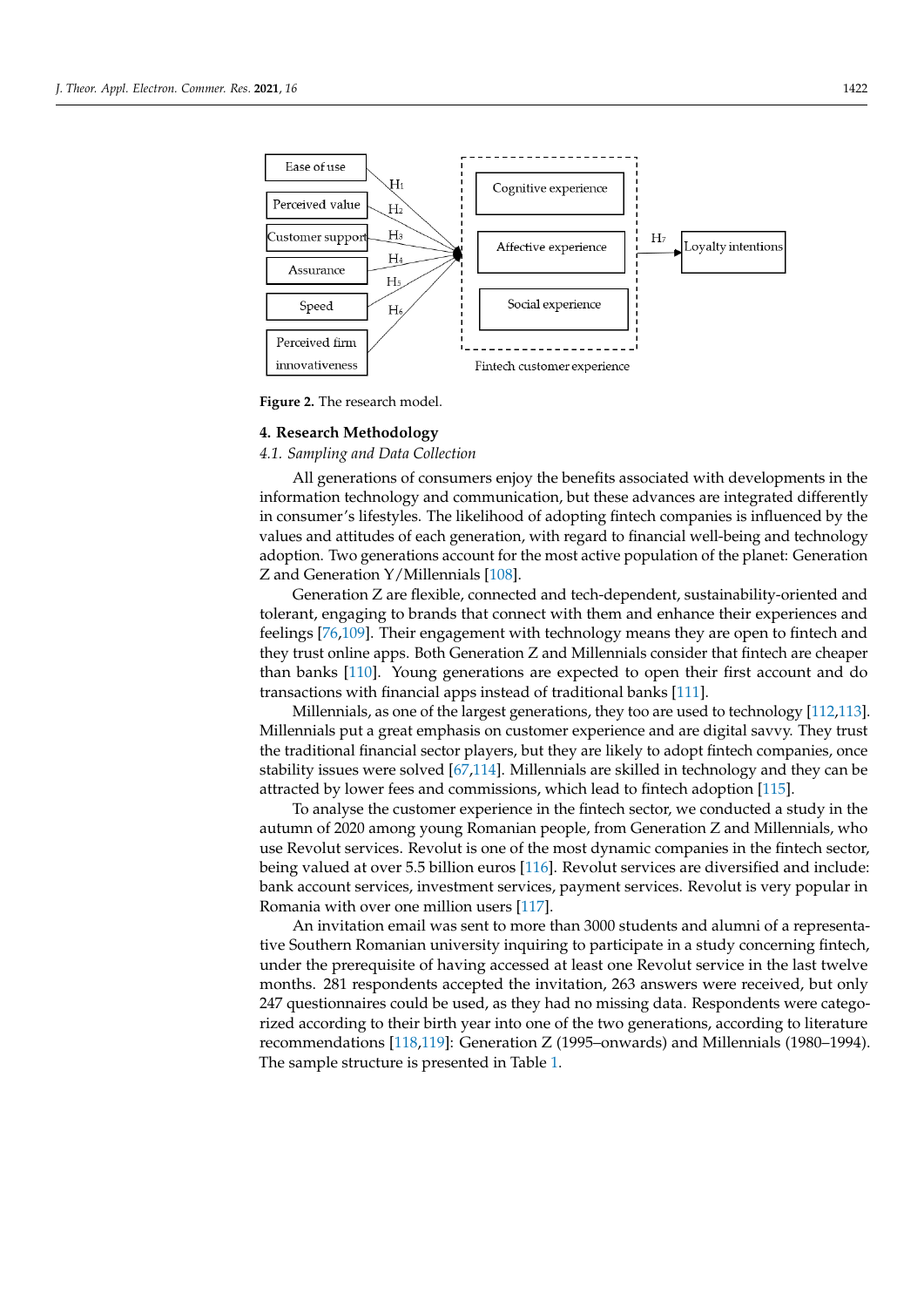| Variable                       | Specification            | N   | $\%$   |
|--------------------------------|--------------------------|-----|--------|
| Gender                         | Female                   | 138 | 55.87% |
|                                | Male                     | 109 | 44.13% |
| Generation                     | Generation Z             | 135 | 54.66% |
|                                | Generation Y/Millennials | 112 | 45.34% |
| Highest degree of<br>education | High school              | 77  | 31.17% |
|                                | Bachelor degree          | 81  | 32.80% |
|                                | Master degree            | 89  | 36.03% |

# <span id="page-8-0"></span>**Table 1.** Sample structure.

#### *4.2. Measures*

To measure the constructs, we relied on the literature and we adapted the scales to our research scope, as shown in Table [2.](#page-9-0) Respondents had to assess their agreement/disagreement on a five-point Likert scale. The questionnaire was initially created in English, then translated into Romanian, and then retranslated into English following the retroversion approach [\[120\]](#page-17-24), which ensures the identity of the two versions. To assess convergent validity, we performed an exploratory factor analysis. The loadings for the items measuring the same construct were above 0.7 [\[121\]](#page-17-25) (Table [2\)](#page-9-0).

**Table 2.** Constructs, items, coding and factor loadings.

| Construct/<br>Coding                                      | <b>Items and Source</b>                                                     | <b>Factor Loadings</b> |  |  |  |  |
|-----------------------------------------------------------|-----------------------------------------------------------------------------|------------------------|--|--|--|--|
| Ease of use Adapted from Rose et al. (2012); Gefen (2003) |                                                                             |                        |  |  |  |  |
| EU1                                                       | The use of [Firm] is user-friendly.                                         | 0.854                  |  |  |  |  |
| EU <sub>2</sub>                                           | [Firm] is simple to use.                                                    | 0.815                  |  |  |  |  |
| EU <sub>3</sub>                                           | The use of [Firm] is intuitive.                                             | 0.844                  |  |  |  |  |
|                                                           | Perceived value Adapted from Fornell et al. (1996); Agarwal and Teas (2001) |                        |  |  |  |  |
| PV1                                                       | I save money using [Firm].                                                  | 0.791                  |  |  |  |  |
| PV <sub>2</sub>                                           | For the given price, I rate the [Firm] offer<br>as good.                    | 0.825                  |  |  |  |  |
| PV3                                                       | I consider [Firm] to be a good buy.                                         | 0.860                  |  |  |  |  |
| Customer support Adapted from Parasuraman et al. (2005)   |                                                                             |                        |  |  |  |  |
| CS <sub>1</sub>                                           | The company promptly responds to<br>requests.                               | 0.858                  |  |  |  |  |
| CS <sub>2</sub>                                           | The company solves the problems right<br>the first time.                    | 0.840                  |  |  |  |  |
| CS <sub>3</sub>                                           | The company has a proactive approach.                                       | 0.811                  |  |  |  |  |
| Assurance Adapted from Swaid and Wigand (2009)            |                                                                             |                        |  |  |  |  |
| A <sub>1</sub>                                            | [Firm] is a reliable company.                                               | 0.843                  |  |  |  |  |
| A2                                                        | Financial operations with [Firm] are safe.                                  | 0.860                  |  |  |  |  |
| A <sub>3</sub>                                            | Data sharing with [Firm] is safe.                                           | 0.893                  |  |  |  |  |
| Speed Adapted from Garg et al. (2014)                     |                                                                             |                        |  |  |  |  |
| S <sub>1</sub>                                            | [Firm] services are fast.                                                   | 0.827                  |  |  |  |  |
| S <sub>2</sub>                                            | [Firm] services can be accessed at any<br>time.                             | 0.705                  |  |  |  |  |
| S <sub>3</sub>                                            | I save time using [Firm].                                                   | 0.849                  |  |  |  |  |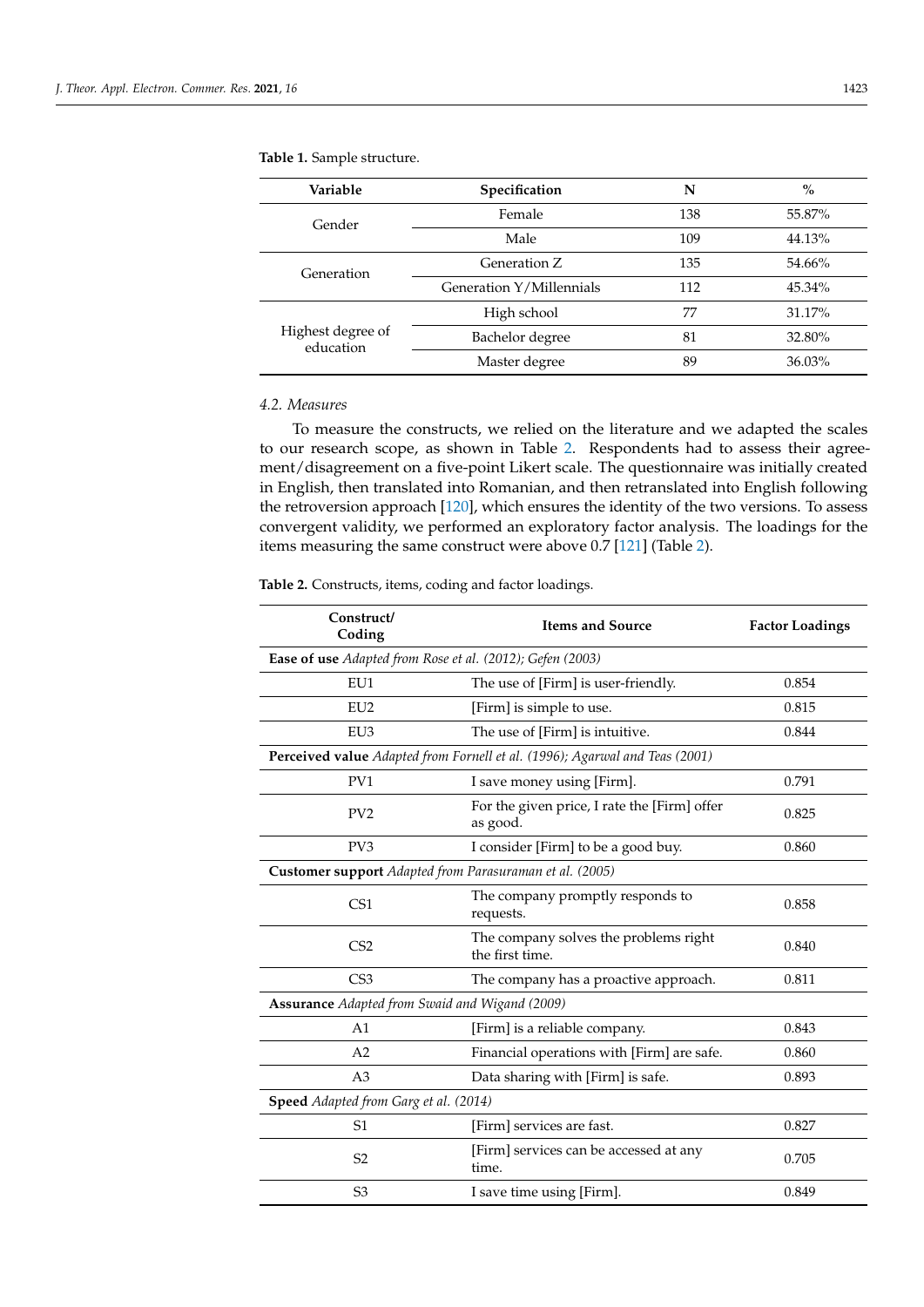| Construct/<br>Coding                                   | <b>Items and Source</b>                                                   | <b>Factor Loadings</b> |
|--------------------------------------------------------|---------------------------------------------------------------------------|------------------------|
|                                                        | Perceived firm innovativeness Adapted from Kunz et al. (2011)             |                        |
| PFI1                                                   | [Firm] is a dynamic company.                                              | 0.832                  |
| PFI <sub>2</sub>                                       | [Firm] is an innovative company.                                          | 0.876                  |
| PFI3                                                   | [Firm] is a creative company.                                             | 0.856                  |
| Cognitive experience Adapted from Bleier et al. (2019) |                                                                           |                        |
| CCX1                                                   | The information obtained from [Firm] is<br>useful.                        | 0.804                  |
| CCX <sub>2</sub>                                       | I learned a lot from using [Firm].                                        | 0.808                  |
| CCX <sub>3</sub>                                       | The information obtained from [Firm]<br>brings interesting ideas to mind. | 0.856                  |
| Affective experience Adapted from Rose et al. (2012)   |                                                                           |                        |
| ACX1                                                   | Using [Firm] makes me feel good.                                          | 0.869                  |
| ACX2                                                   | Using [Firm] makes me feel optimistic.                                    | 0.878                  |
| ACX3                                                   | Using [Firm] makes me feel enthusiastic.                                  | 0.835                  |
| Social experience Adapted from Verleye (2015)          |                                                                           |                        |
| SCX1                                                   | I ask the opinions of other [Firm]<br>customers.                          | 0.675                  |
| SCX2                                                   | I advise other people about [Firm].                                       | 0.883                  |
|                                                        |                                                                           |                        |

<span id="page-9-0"></span>**Table 2.** *Cont.*

SCX 2 I advise other people about [Firm]. 0.883 SCX 3 I consider myself a member of the 1 consider myself a member of the  $0.873$ <br>community of [Firm] users. **Loyalty intentions** *Adapted from Parasuraman et al. (2005)* LI1 I will say positive things about [Firm] to I will say positive things about [FIFM] to 0.908 other people. LI2 I will recommend [Firm] to other people. 0.902 LI3 I will continue to use [Firm]. 0.842

[Firm] denotes Revolut.

To validate the measurement model, we first established the construct reliability by calculating the Cronbach's  $\alpha$  and the composite reliability, both having values above the threshold of 0.7 for each construct (Table [3\)](#page-9-1) [\[122,](#page-17-26)[123\]](#page-17-27). Using confirmatory factor analysis, we obtained for each construct an average variance extracted (AVE) higher than the recommended threshold of 0.5 (Table [3\)](#page-9-1) [\[124\]](#page-17-28).

<span id="page-9-1"></span>

| Construct                           | Cronbach's Alpha | <b>CR</b> | <b>AVE</b> |
|-------------------------------------|------------------|-----------|------------|
| Ease of use (EU)                    | 0.787            | 0.876     | 0.702      |
| Perceived value (PV)                | 0.767            | 0.865     | 0.682      |
| Customer support (CS)               | 0.786            | 0.875     | 0.700      |
| Assurance (A)                       | 0.832            | 0.899     | 0.749      |
| Speed (S)                           | 0.711            | 0.838     | 0.634      |
| Perceived firm innovativeness (PFI) | 0.816            | 0.890     | 0.731      |
| Cognitive experience (CCX)          | 0.762            | 0.863     | 0.677      |
| Affective experience (ACX)          | 0.825            | 0.895     | 0.741      |
| Social experience (SCX)             | 0.743            | 0.855     | 0.665      |
| Loyalty intentions (LI)             | 0.860            | 0.915     | 0.782      |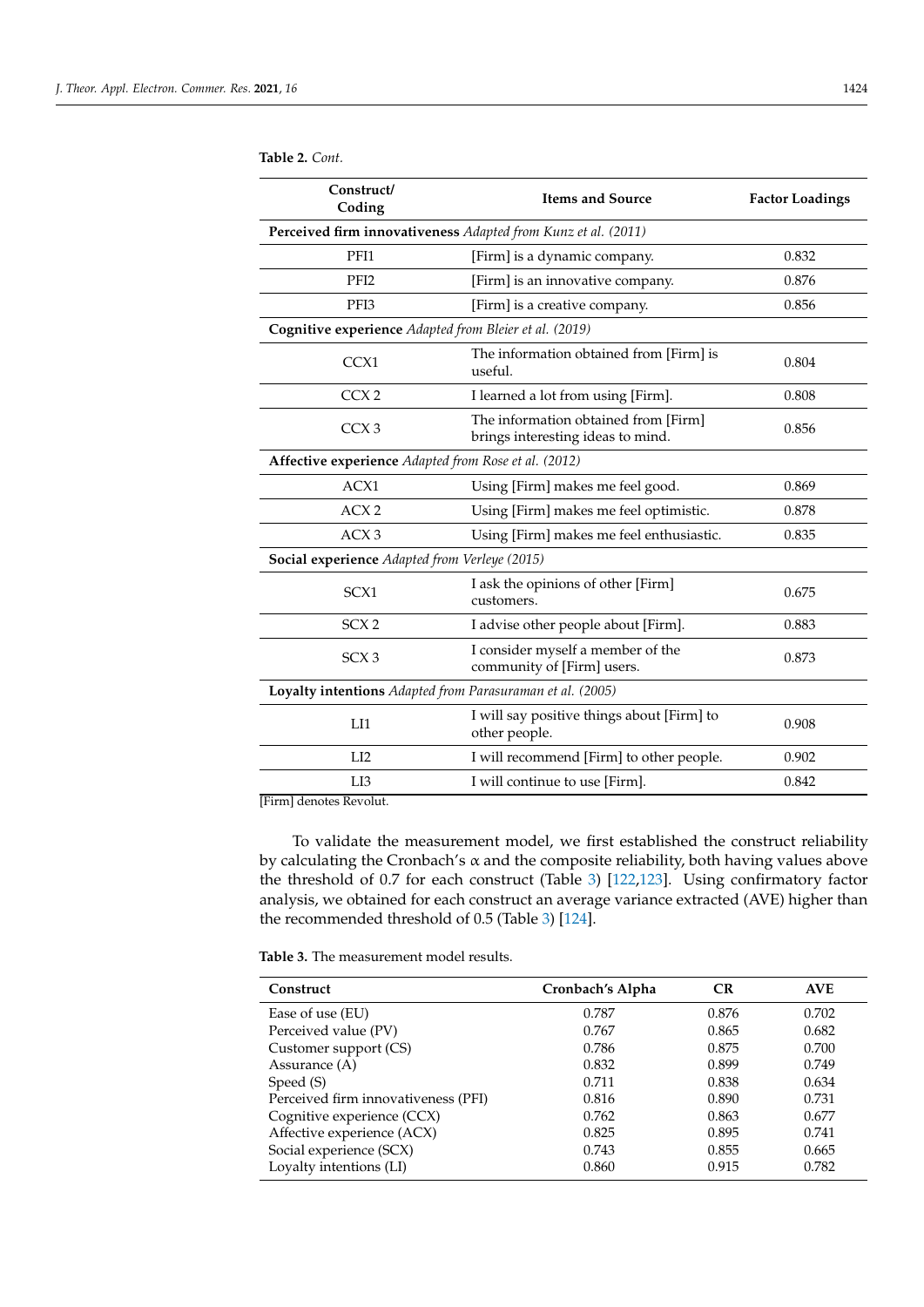Discriminant validity (Table [4\)](#page-10-1), was confirmed using the classical Fornell–Larcker criterion [\[125\]](#page-17-29), and also the newest, more fastidious HTMT criterion [\[126\]](#page-17-30). Finally, since customer experience was designed as a second order formative construct, we calculated the weights of the three components that make up this construct. The affective experience has a weight of 0.409, the cognitive experience has a weight of 0.360 and the social experience has a weight of 0.346. These weights, at about the same in level and statistically significant, validate the measurement and multidimensional conceptualization of customer experience. In addition, to validate the formative construct of customer experience in fintech, we confirmed that its three components are not affected by multicollinearity (VIF < 3) [\[127\]](#page-18-0).

|            | EU    | <b>PV</b> | $\overline{\text{CS}}$ | A     | S     | PFI   | <b>CCX</b> | <b>ACX</b> | <b>SCX</b> | LI    |
|------------|-------|-----------|------------------------|-------|-------|-------|------------|------------|------------|-------|
| EU         | 0.838 |           |                        |       |       |       |            |            |            |       |
| <b>PV</b>  | 0.657 | 0.826     |                        |       |       |       |            |            |            |       |
| <b>CS</b>  | 0.579 | 0.632     | 0.836                  |       |       |       |            |            |            |       |
| Α          | 0.609 | 0.557     | 0.642                  | 0.865 |       |       |            |            |            |       |
| S          | 0.589 | 0.515     | 0.656                  | 0.659 | 0.796 |       |            |            |            |       |
| PFI        | 0.613 | 0.606     | 0.559                  | 0.568 | 0.652 | 0.855 |            |            |            |       |
| <b>CCX</b> | 0.457 | 0.560     | 0.565                  | 0.590 | 0.583 | 0.574 | 0.823      |            |            |       |
| <b>ACX</b> | 0.544 | 0.557     | 0.574                  | 0.591 | 0.587 | 0.530 | 0.727      | 0.861      |            |       |
| <b>SCX</b> | 0.455 | 0.532     | 0.562                  | 0.517 | 0.523 | 0.518 | 0.622      | 0.728      | 0.816      |       |
| LI         | 0.576 | 0.600     | 0.552                  | 0.657 | 0.572 | 0.575 | 0.608      | 0.702      | 0.710      | 0.884 |

<span id="page-10-1"></span>**Table 4.** Discriminant validity.

Note: The values on the diagonal represent the square root of the AVE. The other values represent correlations between constructs; EU = Ease of use; PV = Perceived value; CS = Customer support; A = Assurance; S = Speed; PFI = Perceived firm innovativeness; CCX = Cognitive experience; ACX = Affective experience; SE = Social experience; LI = Loyalty intentions.

### <span id="page-10-0"></span>**5. Findings**

Table [5](#page-10-2) displays the standardized regression coefficients and significance indicators obtained when testing the model by the bootstrap method on 1000 subsamples. The model explains 57.7% of the variance of the variable customer experience in fintech, and the latter explains 57.4% of the variance of loyalty intentions.

<span id="page-10-2"></span>

| <b>Effects/Paths</b>                                                                    | Path Co-efficient $(\beta)$ | t-Value (Bootstrap) | <i>v</i> -Value | <b>Hypotheses</b> |
|-----------------------------------------------------------------------------------------|-----------------------------|---------------------|-----------------|-------------------|
| Ease of use $\rightarrow$ Customer experience                                           | $-0.028$                    | 0.341               | 0.73            | H1: Not supported |
| Perceived value $\rightarrow$ Customer experience                                       | 0.221                       | 2.938               | 0.003           | H2: Supported     |
| Customer support $\rightarrow$ Customer experience                                      | 0.165                       | 2.608               | 0.009           | H3: Supported     |
| $\begin{aligned} \text{Assurance} \rightarrow \text{Customer experience} \end{aligned}$ | 0.215                       | 2.714               | 0.007           | H4: Supported     |
| $Speed \rightarrow Customer$ experience                                                 | 0.189                       | 2.851               | 0.005           | H5: Supported     |
| Perceived firm innovativeness $\rightarrow$ Customer<br>experience                      | 0.153                       | 2.135               | 0.033           | H6: Supported     |
| Customer experience $\rightarrow$ Loyalty intentions                                    | 0.758                       | 20.109              | <0.001          | H7: Supported     |

#### **Table 5.** The structural model results.

As Table [5](#page-10-2) shows, H1 is not supported ( $β = -0.028$ ;  $t = 0.341$ ;  $p = 0.73$ ). In the age of digitally skilled customers, ease of use is unrelated to customer experience. The perceived value positively relates to customer experience (β = 0.221; t = 2.938;  $p = 0.003$ ), therefore H2 is validated. Customers believe that by using fintech services they can make financial savings, as the level of commissions and related fees are significantly lower than in the case of traditional financial services. Without high fixed costs, fintech companies can come with competitive prices. Customer support has a positive influence on customer experience,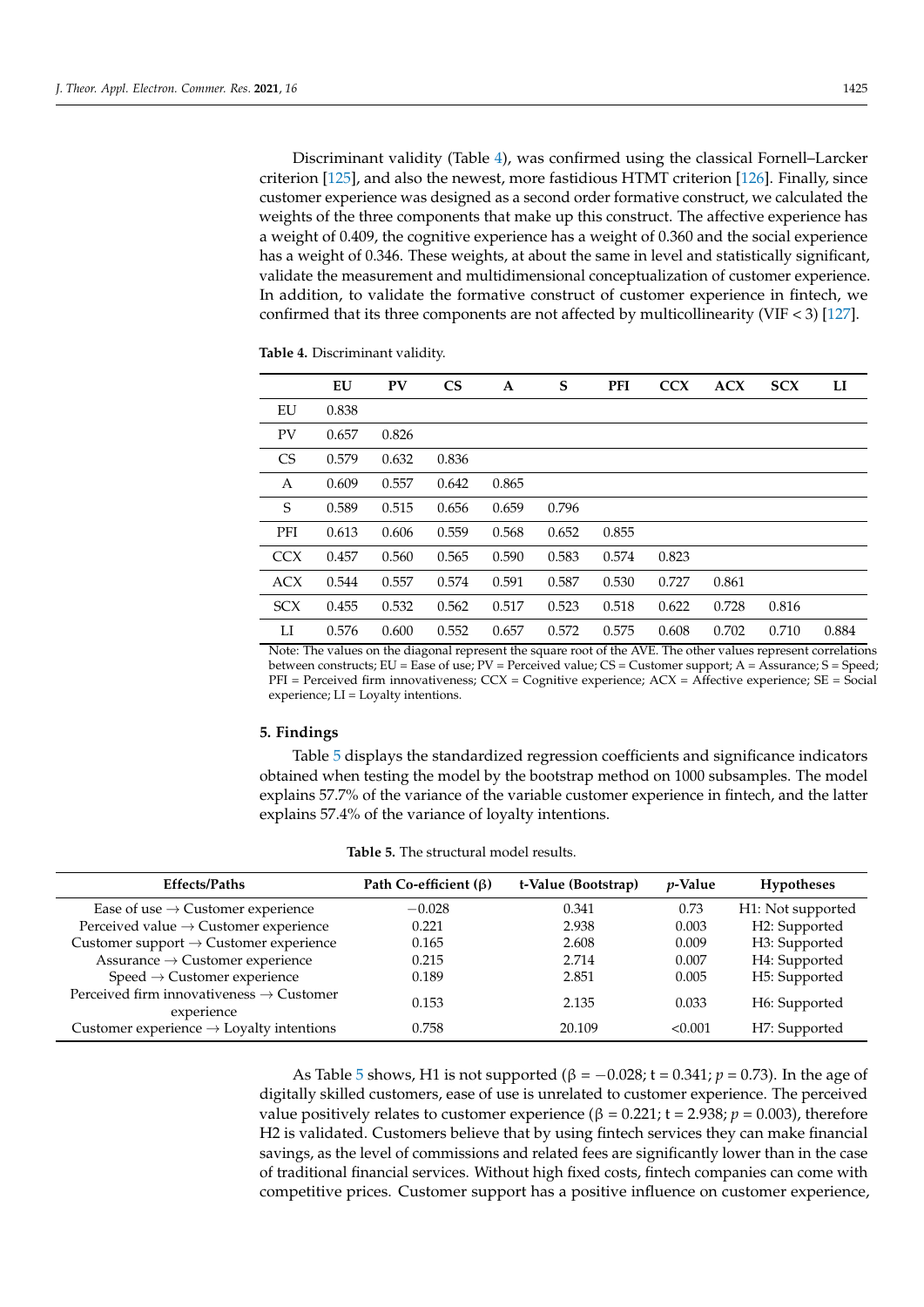so H3 is accepted (β = 0.165; t = 2.608; *p* = 0.009). Technology-based services like fintech can pose problems for less digitally skilled customers. A new service delivery process takes time for customers to get used to. Customer support and the fact that the company is always available, contributes to the formation of a relevant customer experience.

A safe interaction with the fintech company is positively linked with the customer experience, therefore H4 is validated ( $\beta = 0.215$ ;  $t = 2.714$ ;  $p = 0.007$ ). The customer wants her or his personal and financial data to be safe. The link between speed and customer experience is also positive, so H5 is also accepted ( $\beta$  = 0.189; t = 2.851;  $p$  = 0.005). In the age of digitalisation and online communication, in which customer's time is limited, the promptness of fintech services is a key element in enhancing the customer experience. A perceived firm innovativeness positively contributes to customer experience, so H6 can be accepted (β =  $0.153$ ; t =  $2.135$ ;  $p = 0.033$ ). For a fintech company, this once again emphasizes the fact that innovation is essential to ensure the customer experience. Customer experience is positively associated with loyalty intentions, so H7 is validated ( $\beta$  = 0.758; t = 20.109; *p* < 0.001). The more relevant the customer experience, the more inclined the customer is to continue the relationship with the company.

### **6. Discussions and Implications**

The perceived value influences the persistence of customer experience on the longterm [\[60\]](#page-15-29) because savings made are visible in the customer's pocket, which contributes significantly to loyalty [\[87\]](#page-16-26). The perceived value of fintech services impacts on the relevant customer experience and satisfaction [\[128\]](#page-18-1). The perceived value can be increased by offering substantial value for the same price or by maintaining the value offered to customers and dropping prices [\[88\]](#page-16-27).

The customer appreciates the company when it has a proactive approach, when it solves problems from the first time, and when it responds promptly to the customer's requests. Fintech companies have the resources to use technology for prompt and adequate customer support, enabling relevant customer experience [\[129\]](#page-18-2). Customer support is provided across multiple touchpoints and devices, including remote expert and digital assistants, to offer customers personalisation and interactivity [\[91,](#page-16-30)[129\]](#page-18-2). Through customer support, the fintech company can initiate communication with the customer, which can strengthen the fintech relationship with the customer, leading to relevant customer experience.

Assurance contributes to the customer experience by consolidating a climate of reassurance and security, with multi-step checking procedures. Technological innovations must also come with improved safety standards. Fintech companies usually implement multistep control systems, which translates into secure transactions and data protection [\[96\]](#page-17-0). The way in which assurance contributes to the customer experience can be explained as follows: given the reports of online fraud, the security of fintech transactions is reflected in a relevant experience [\[130\]](#page-18-3). The customer experience is relevant when the customer associates the fintech company with a high level of security and protection, control mechanisms and procedures, multiple stages of validation and confirmation [\[9\]](#page-14-7).

Fintechs offer fast services, which can be accessed online, thus saving time for the customer [\[131,](#page-18-4)[132\]](#page-18-5). Fintech services benefit from fast protocols to validate financial operations, by using sophisticated algorithms [\[85\]](#page-16-24). Customers enjoy the possibility to benefit from financial services in a short time, without additional costs [\[2,](#page-14-1)[14\]](#page-14-12). Speed materializes in freeing up customer time, which is an especially appreciated benefit in the today's economy. Time savings, as well as financial savings, contribute to a memorable and meaningful customer experience.

Customer perception of a company as innovative is the result of benefiting from the services provided by it. Innovation is an inherent feature of companies in the fintech sector, as they provide financial services in a more convenient way for the customer. The perception of a company as innovative contributes to a relevant customer experience. Our findings complement the results of other studies. Fintech innovations contribute to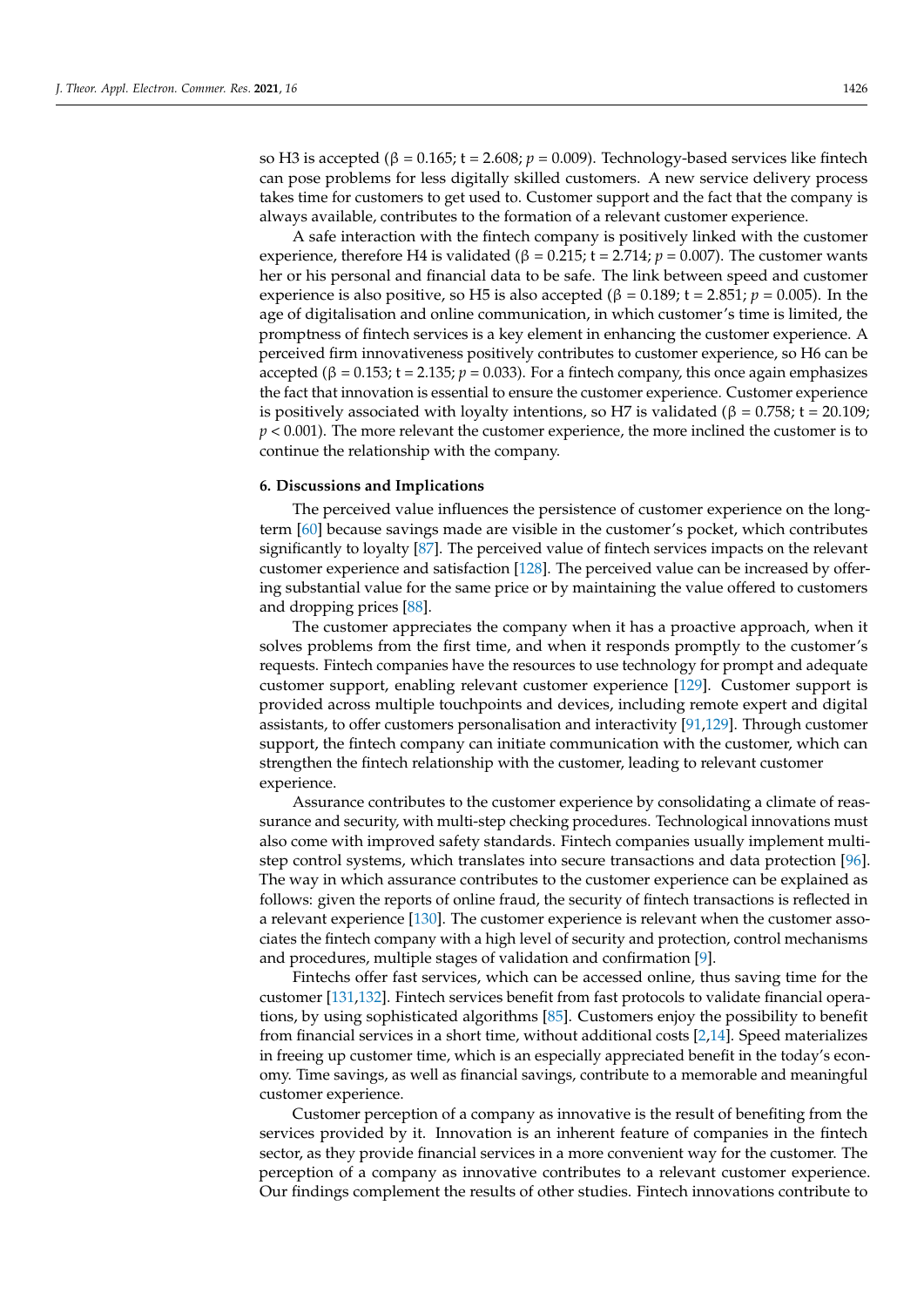supplement and enhance customer experience [\[14\]](#page-14-12). To ensure customer experience to all generations, it is important to blend old technology with new technology and innovation [\[24\]](#page-14-21). Fintech innovation might contribute in a higher degree to the customer experience of new customers, for whom innovation is making financial services more affordable [\[133\]](#page-18-6).

All the dimensions of the relevant customer experience contribute to loyalty intentions, namely the cognitive, affective and social experience. The benefits of fintech services must be accompanied by a relevant experience, so that the customer continues to access the company's services. The positive relationship between customer experience and loyalty intentions is well documented in previous studies [\[134–](#page-18-7)[136\]](#page-18-8). Our findings consolidate these results and further emphasize the significant association of customer experience with loyalty intentions.

# **7. Conclusions**

### *7.1. Theoretical Contributions*

Our paper makes three theoretical contributions, augmenting the S-O-R model. First, we apply the S-O-R framework to a new sector, the fintech. We enhance our knowledge of customer experience in the fintech sector, by taking into account the firm's stimuli that positively associate with customer experience. Customer experience is approached in a holistic and complex manner, as opposed to *flow* or *presence* [\[137](#page-18-9)[–139\]](#page-18-10). The customer experience in the fintech sector is a complex and multidimensional concept, which includes cognitive experience, affective experience and social experience.

Second, we bring insight into the understanding of the antecedents of customer experience in fintech. Our study shows that customer experience is positively influenced by a number of perceived stimuli originating from the offer of fintech companies. This shows that companies can propose incentives contributing to customer experience. Customer experience models should consider the perceived value, customer support, assurance, speed and perceived firm innovativeness.

A third contribution relates to the outcomes of customer experience. The results of our study show that customer experience drives customer loyalty, hence the need for carefully monitoring the customer experience. This shows the relevance of considering customer experience in the analysis of customer loyalty models. We found the S-O-R approach suitable to predict loyalty intentions in the fintech sector.

### *7.2. Managerial Implications*

The development of the fintech sector can only be achieved by granting customer experience a privileged status in fintech companies' business model. A number of actionable measures can be implemented in this regard.

Managers in the fintech sector must continue to use technological advances to lower costs and therefore to offer products and services at low prices. Customers' expectations regarding low prices must be met. The increase of company revenues can be done through a system of price personalisation. Regarding customer support, fintech companies should provide the customer with communication channels to the company and should have a proactive approach in solving any potential problems. They will also seek to surprise the customer by promptly communicating improvements to their services, which can generate benefits to the customer. Companies in the fintech sector must continue to invest in the security of services, through which financial data and operations are protected, and to swiftly solve any security crisis to avoid a spike in consumers' risk perception. The speed of fintech services contributes to customer experience. Fintech companies are called to deliver qualitative financial services, which are to be executed with maximum efficiency. Increasing the speed of service delivery should not lead to a sacrifice of security requirements. By improving the speed of services, fintech companies can increase the customer's free time, which can be spent for other purposes. Fintech managers must subordinate innovation to the imperatives of functionality and utility required by the customer. If translated into prompt and secure financial services, innovation can contribute to customer experience.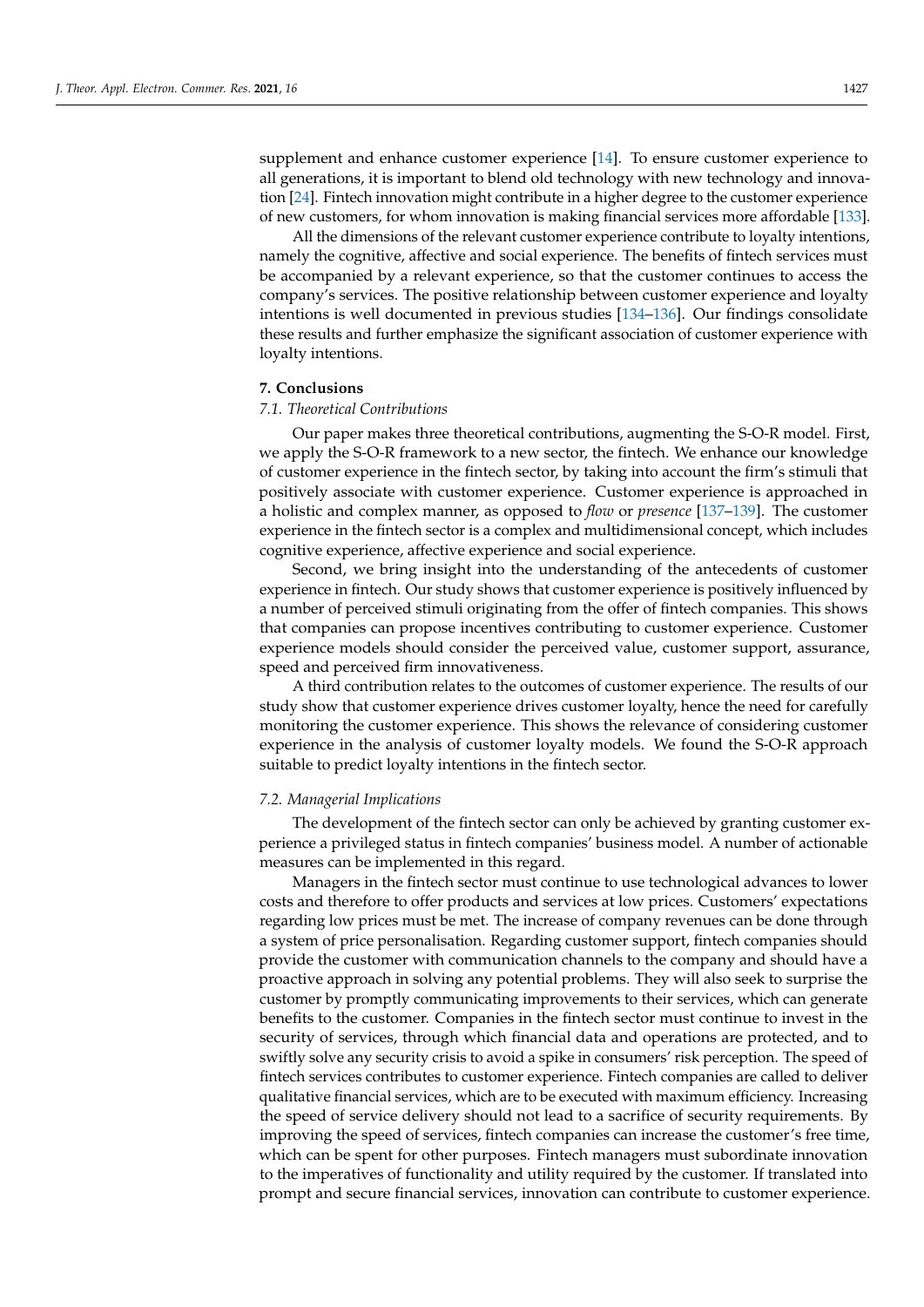Although based on essential and consistent technical support, innovation must consider people's needs and should be translated into benefits for them.

Fintech companies need to consider customer experience as a decisive factor that contributes to loyalty intentions. Fintech managers must include customer experience among the factors that determine customer loyalty. This is of an increasing importance as fintech companies come up with innovative services that compete with traditional financial services. In this regard, managers need to test different configurations of their service delivery and continuously measure the customer experience. Traditional measurement methods such as questionnaires must be complemented by dynamic measurements that capture the customer experience at the time of consumption [\[42\]](#page-15-14).

### *7.3. Limitations and Future Research*

As limitations of the research, it is worth mentioning that the research was conducted by appealing to recall, while perhaps customer experience evaluation in situ or immediately after the consumption process would have been more appropriate [\[40\]](#page-15-10). In addition, our study focused on customer experience in fintech at the general level of a company's offer, while sectorial studies would have provided more insight (e.g., customer experience related to mobile technology payments, electronic money transfer, electronic wallets, and others). Another limitation is that the present study is conducted in the case of a single company, Revolut, in a developing country, Romania. Fintech adoption and usage might differ in the case of a developing country, where customers are motivated by lower costs and inaccessible traditional financial services, and in the case of a developed country, where customers enjoy superior online experience, novelty and innovativeness [\[66\]](#page-16-5).

Potential future research directions might expand the analysis of customer experience formation in the fintech sector, by incorporating other variables, possible determinants of the customer experience. Other studies might also focus on the outcomes of customer experience in fintech to investigate possible relationships with variables such as trust, commitment, and positive word-of-mouth. The present study can be replicated or extended with other fintech companies in different cultural settings or economic development levels, as the perspective of customers is contextual and hence customer experience can unfold distinctive valences. A larger sample size and a sample structure stretched across multiple customers groups might be beneficial to better understand the implications of customer experience in the fintech sector. Further studies might take into considerations other potential interesting topics such as the downsides of customer experience in fintech [\[24\]](#page-14-21), including privacy issues, difficulty to use apps in case of less digital-skilled people, and addiction to these technologies.

With this paper we brought a modest contribution to the understanding of the concept of customer experience in the fintech sector. We showed that customer experience is an explanatory factor of loyalty intentions in the fintech sector. We captured some of the determinants of customer experience and integrated customer experience into a model that demonstrates its contribution to loyalty intentions. In this way, we focused our attention on relevant customer experiences, which can be activated as a result of stimuli proposed by companies. We showed that relevant customer experiences must be tracked, monitored and replicated by companies in order to retain customers.

**Author Contributions:** Conceptualization, C.M.B., D.L.F., D.-C.D. and M.C.R.B.; methodology, C.M.B., D.L.F., D.-C.D. and M.C.R.B.; software, C.M.B., D.L.F., D.-C.D. and M.C.R.B.; validation, C.M.B., D.L.F., D.-C.D. and M.C.R.B.; formal analysis, C.M.B., D.L.F., D.-C.D. and M.C.R.B.; data curation, C.M.B., D.L.F., D.-C.D. and M.C.R.B.; writing—original draft preparation, C.M.B., D.L.F., D.-C.D. and M.C.R.B.; writing—review and editing, C.M.B., D.L.F., D.-C.D. and M.C.R.B. All authors have read and agreed to the published version of the manuscript.

**Funding:** This research received no external funding.

**Institutional Review Board Statement:** Not applicable.

**Informed Consent Statement:** Not applicable.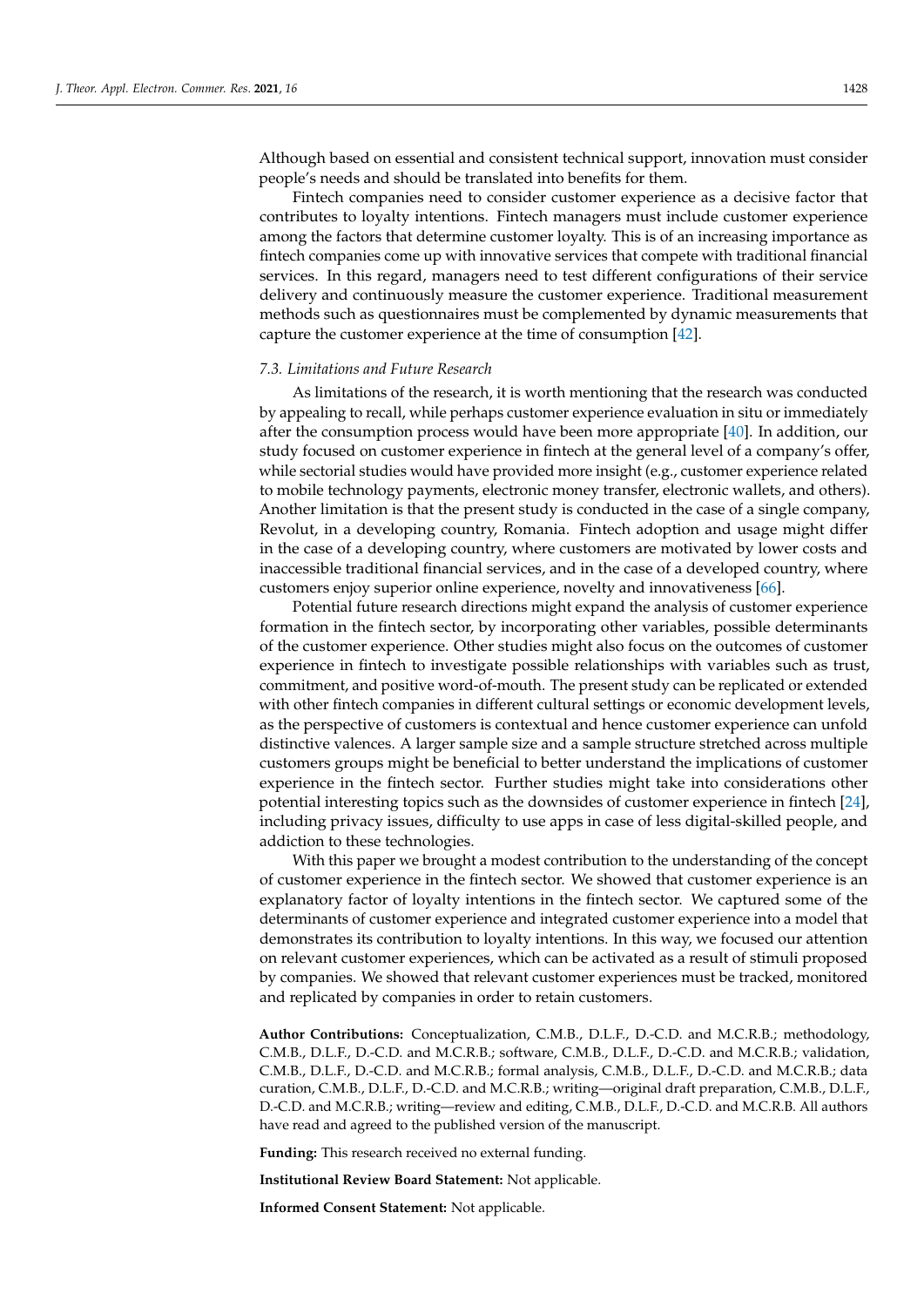**Data Availability Statement:** Not applicable.

**Conflicts of Interest:** The authors declare no conflict of interest.

### **References**

- <span id="page-14-0"></span>1. Abad-Segura, E.; González-Zamar, M.-D.; López-Meneses, E.; Vázquez-Cano, E. Financial Technology: Review of Trends, Approaches and Management. *Mathematics* **2020**, *8*, 951. [\[CrossRef\]](http://doi.org/10.3390/math8060951)
- <span id="page-14-1"></span>2. Nicoletti, B. *The Future of FinTech: Integrating Finance and Technology in Financial Services*; Palgrave Macmillan: Cham, Switzerland, 2017.
- <span id="page-14-2"></span>3. Mansilla-Fernández, J.M. Institutions. *Eur. Econ.* **2017**, *3*, 41–50.
- 4. Nitescu, D.C.; Murgu, V. The Economic Growth Catalyzers at the European Level, in the Context of the 2008 Financial Crisis. *Amfiteatru Econ.* **2019**, *21*, 241–257. [\[CrossRef\]](http://doi.org/10.24818/EA/2019/50/241)
- <span id="page-14-3"></span>5. Knight, E.; Wójcik, D. FinTech, economy and space: Introduction to the special issue. *Environ. Plan. A Econ. Space* **2020**, *52*, 1490–1497. [\[CrossRef\]](http://doi.org/10.1177/0308518X20946334)
- <span id="page-14-4"></span>6. Tiron-Tudor, A.; Nistor, C.S.; Êtefgnescu, C.A.; Zanellato, G. Encompassing Non-Financial Reporting in A Coercive Framework for Enhancing Social Responsibility: Romanian Listed Companies' Case. *Amfiteatru Econ.* **2019**, *21*, 590–606. [\[CrossRef\]](http://doi.org/10.24818/EA/2019/52/590)
- <span id="page-14-5"></span>7. Gatto, A.; Polselli, N.; Bloom, G. Empowering Gender Equality through Rural Development: Rural Markets and Micro-Finance in Kyrgyzstan. In *L'Europa e la Comunità Internazionale Difronte alle Sfide dello Sviluppo*; Matteo, L., Pace, M., Eds.; Giannini Editore: Napoli, Italy, 2016.
- <span id="page-14-6"></span>8. Gatto, A. Historical Roots of Microcredit and Usury: The Role ofMonti di Pietàin Italy and in the Kingdom of Naples in XV-XX Centuries. *J. Int. Dev.* **2018**, *30*, 911–914. [\[CrossRef\]](http://doi.org/10.1002/jid.3386)
- <span id="page-14-7"></span>9. Lim, S.H.; Kim, D.J.; Hur, Y.; Park, K. An Empirical Study of the Impacts of Perceived Security and Knowledge on Continuous Intention to Use Mobile Fintech Payment Services. *Int. J. Hum. Comput. Interact.* **2019**, *35*, 886–898. [\[CrossRef\]](http://doi.org/10.1080/10447318.2018.1507132)
- <span id="page-14-8"></span>10. Nakashima, T. Creating credit by making use of mobility with FinTech and IoT. *IATSS Res.* **2018**, *42*, 61–66. [\[CrossRef\]](http://doi.org/10.1016/j.iatssr.2018.06.001)
- <span id="page-14-9"></span>11. Suseendran, G.; Chandrasekaran, E.; Akila, D.; Kumar, A.S. Banking and FinTech (Financial Technology) Embraced with IoT Device. In *Advances in Human Factors, Business Management, Training and Education*; Metzler, J.B., Ed.; Springer: Berlin/Heidelberg, Germany, 2019; pp. 197–211.
- <span id="page-14-10"></span>12. Weichert, M. *The Future of Payments: How FinTech Players Are Accelerating Customer-Driven Innovation in Financial Services*; Henry Stewart Publication: London, UK, 2017; Volume 11, pp. 23–33.
- <span id="page-14-11"></span>13. KPMG. Pulse of Fintech H1 2020. 2020. Available online: [https://assets.kpmg/content/dam/kpmg/tw/pdf/2020/09/pulse-of](https://assets.kpmg/content/dam/kpmg/tw/pdf/2020/09/pulse-of-fintech-h1-2020.pdf)[fintech-h1-2020.pdf](https://assets.kpmg/content/dam/kpmg/tw/pdf/2020/09/pulse-of-fintech-h1-2020.pdf) (accessed on 14 December 2020).
- <span id="page-14-12"></span>14. Gomber, P.; Kauffman, R.J.; Parker, C.; Weber, B.W. On the Fintech Revolution: Interpreting the Forces of Innovation, Disruption, and Transformation in Financial Services. *J. Manag. Inf. Syst.* **2018**, *35*, 220–265. [\[CrossRef\]](http://doi.org/10.1080/07421222.2018.1440766)
- <span id="page-14-13"></span>15. Alt, R.; Beck, R.; Smits, M.T. FinTech and the transformation of the financial industry. *Electron. Mark.* **2018**, *28*, 235–243. [\[CrossRef\]](http://doi.org/10.1007/s12525-018-0310-9)
- 16. Baber, H. Financial inclusion and FinTech. *Qual. Res. Financ. Mark.* **2019**, *12*, 24–42. [\[CrossRef\]](http://doi.org/10.1108/QRFM-12-2018-0131)
- <span id="page-14-14"></span>17. Nangin, M.A.; Barus, I.R.G.; Wahyoedi, S. The Effects of Perceived Ease of Use, Security, and Promotion on Trust and Its Implications on Fintech Adoption. *J. Consum. Sci.* **2020**, *5*, 124–138. [\[CrossRef\]](http://doi.org/10.29244/jcs.5.2.124-138)
- <span id="page-14-15"></span>18. Meyliana, F.; Surjandy, E. The Influence of Perceived Risk and Trust in Adoption of FinTech Services in Indonesia. *CommIT Commun. Inf. Technol. J.* **2019**, *13*, 31–37. [\[CrossRef\]](http://doi.org/10.21512/commit.v13i1.5708)
- <span id="page-14-16"></span>19. Saksonova, S.; Kuzmina-Merlino, I. Fintech as Financial Innovation-The Possibilities and Problems of Implementation. *Eur. Res. Stud. J.* **2017**, *30*, 961–973. [\[CrossRef\]](http://doi.org/10.35808/ersj/757)
- <span id="page-14-17"></span>20. Romānova, I.; Kudinska, M. Banking and Fintech: A Challenge or Opportunity? Contemp. Issues Public Sect. Account. Audit. 2016, *98*, 21–35.
- <span id="page-14-18"></span>21. Dorfleitner, G.; Hornuf, L.; Schmitt, M.; Weber, M. Definition of FinTech and Description of the FinTech Industry. In *FinTech in Germany*; Dorfleitner, G., Hornuf, L., Schmitt, M., Weber, M., Eds.; Springer: Cham, Swizerland, 2017; pp. 5–10. [\[CrossRef\]](http://doi.org/10.1007/978-3-319-54666-7_2)
- <span id="page-14-19"></span>22. Sloboda, L.Y.; Lviv Educational and Scientific Institute of SHEI "Banking University"; Demianyk, O.M.; Ua, L.B.F.I. Prospects and Risks of the Fintech Initiatives in a Global Banking Industry. *Probl. Econ.* **2020**, *1*, 275–282. [\[CrossRef\]](http://doi.org/10.32983/2222-0712-2020-1-275-282)
- <span id="page-14-20"></span>23. Boratyńska, K. Impact of Digital Transformation on Value Creation in Fintech Services: An Innovative Approach. *J. Promot. Manag.* **2019**, *25*, 631–639. [\[CrossRef\]](http://doi.org/10.1080/10496491.2019.1585543)
- <span id="page-14-21"></span>24. Hoyer, W.D.; Kroschke, M.; Schmitt, B.; Kraume, K.; Shankar, V. Transforming the Customer Experience Through New Technologies. *J. Interact. Mark.* **2020**, *51*, 57–71. [\[CrossRef\]](http://doi.org/10.1016/j.intmar.2020.04.001)
- <span id="page-14-22"></span>25. Libai, B.; Bart, Y.; Gensler, S.; Hofacker, C.F.; Kaplan, A.; Kötterheinrich, K.; Kroll, E.B. Brave New World? On AI and the Management of Customer Relationships. *J. Interact. Mark.* **2020**, *51*, 44–56. [\[CrossRef\]](http://doi.org/10.1016/j.intmar.2020.04.002)
- <span id="page-14-23"></span>26. Rangaswamy, A.; Moch, N.; Felten, C.; van Bruggen, G.; Wieringa, J.E.; Wirtz, J. The Role of Marketing in Digital Business Platforms. *J. Interact. Mark.* **2020**, *51*, 72–90. [\[CrossRef\]](http://doi.org/10.1016/j.intmar.2020.04.006)
- <span id="page-14-24"></span>27. Ieva, M.; Ziliani, C. The role of customer experience touchpoints in driving loyalty intentions in services. *TQM J.* **2018**, *30*, 444–457. [\[CrossRef\]](http://doi.org/10.1108/TQM-11-2017-0141)
- 28. Herhausen, D.; Kleinlercher, K.; Verhoef, P.C.; Emrich, O.; Rudolph, T. Loyalty Formation for Different Customer Journey Segments. *J. Retail.* **2019**, *95*, 9–29. [\[CrossRef\]](http://doi.org/10.1016/j.jretai.2019.05.001)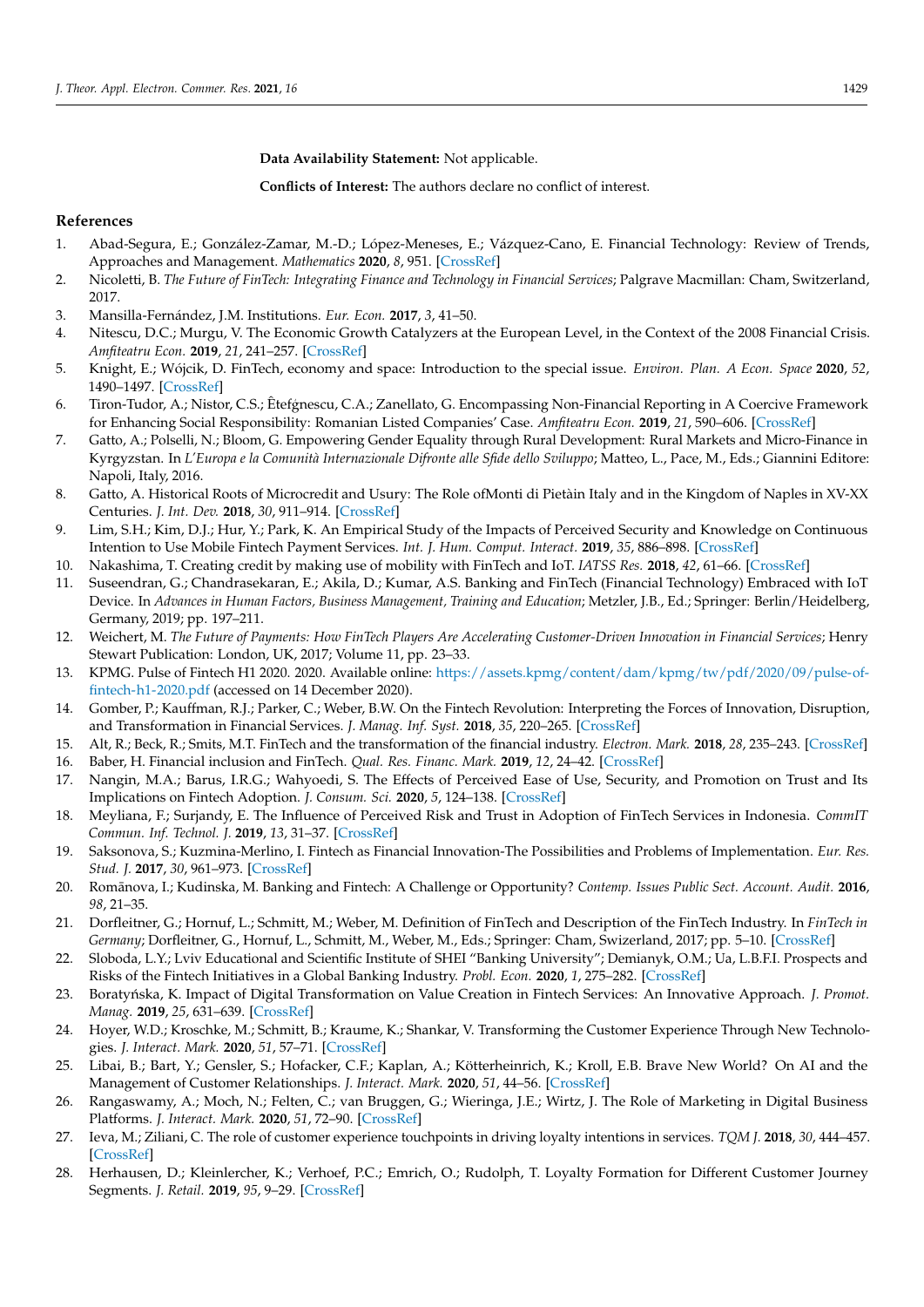- 29. Chylinski, M.; Heller, J.; Hilken, T.; Keeling, D.I.; Mahr, D.; de Ruyter, K. Augmented Reality Marketing: A Technology-Enabled Approach to Situated Customer Experience. *Australas. Mark. J.* **2020**, *28*, 374–384. [\[CrossRef\]](http://doi.org/10.1016/j.ausmj.2020.04.004)
- <span id="page-15-0"></span>30. Jung, S.H.; Chung, B.G. Influential Factors of Digital Customer Experiences on Purchase in the 4th Industrial Revolution Era. *J. Ventur. Innov.* **2020**, *3*, 101–115. [\[CrossRef\]](http://doi.org/10.22788/3.1.101)
- <span id="page-15-1"></span>31. Holbrook, M.B.; Hirschman, E.C. The Experiential Aspects of Consumption: Consumer Fantasies, Feelings, and Fun. *J. Consum. Res.* **1982**, *9*, 132–140. [\[CrossRef\]](http://doi.org/10.1086/208906)
- <span id="page-15-2"></span>32. Holt, D.B. How Consumers Consume: A Typology of Consumption Practices. *J. Consum. Res.* **1995**, *22*, 1–16. [\[CrossRef\]](http://doi.org/10.1086/209431)
- <span id="page-15-3"></span>33. Rose, S.; Clark, M.; Samouel, P.; Hair, N. Online Customer Experience in e-Retailing: An empirical model of Antecedents and Outcomes. *J. Retail.* **2012**, *88*, 308–322. [\[CrossRef\]](http://doi.org/10.1016/j.jretai.2012.03.001)
- <span id="page-15-4"></span>34. Waqas, M.; Hamzah, Z.L.B.; Salleh, N.A.M. Customer experience: A systematic literature review and consumer culture theorybased conceptualisation. *Manag. Rev. Q.* **2021**, *71*, 135–176. [\[CrossRef\]](http://doi.org/10.1007/s11301-020-00182-w)
- <span id="page-15-5"></span>35. Pine II, B.J.; Gilmore, J.H. *Welcome to the Experience Economy*; Harvard Business Review: Brighton, MA, USA, 1998; pp. 97–105.
- <span id="page-15-6"></span>36. Kranzbühler, A.-M.; Kleijnen, M.H.; Morgan, R.E.; Teerling, M. The Multilevel Nature of Customer Experience Research: An Integrative Review and Research Agenda. *Int. J. Manag. Rev.* **2017**, *20*, 433–456. [\[CrossRef\]](http://doi.org/10.1111/ijmr.12140)
- <span id="page-15-7"></span>37. Pecorari, P.M.; Lima, C.R.C. Correlation of customer experience with the acceptance of product-service systems and circular economy. *J. Clean. Prod.* **2021**, *281*, 125275. [\[CrossRef\]](http://doi.org/10.1016/j.jclepro.2020.125275)
- <span id="page-15-8"></span>38. Kornberger, M. *Brand Society: How Brands Transform Management and Lifestyle*; Cambridge University Press: Cambridge, UK, 2010.
- <span id="page-15-9"></span>39. Becker, L.; Jaakkola, E. Customer experience: Fundamental premises and implications for research. *J. Acad. Mark. Sci.* **2020**, *48*, 630–648. [\[CrossRef\]](http://doi.org/10.1007/s11747-019-00718-x)
- <span id="page-15-10"></span>40. Lemon, K.N.; Verhoef, P.C. Understanding Customer Experience Throughout the Customer Journey. *J. Mark.* **2016**, *80*, 69–96. [\[CrossRef\]](http://doi.org/10.1509/jm.15.0420)
- 41. Brakus, J.J.; Schmitt, B.H.; Zarantonello, L. Brand Experience: What Is It? How Is It Measured? Does It Affect Loyalty? *J. Mark.* **2009**, *73*, 52–68. [\[CrossRef\]](http://doi.org/10.1509/jmkg.73.3.052)
- <span id="page-15-14"></span>42. De Keyser, A.; Lemon, K.N.; Klaus, P.; Keiningham, T.L. A framework for understanding and managing the customer experience. *Mark. Sci. Inst. Work. Pap. Ser.* **2015**, *85*, 15–121.
- <span id="page-15-11"></span>43. Keiningham, T.L.; Ball, J.; Moeller, S.B.; Née Bruce, H.L.; Buoye, A.; Dzenkovska, J.; Nasr, L.; Ou, Y.-C.; Zaki, M. The interplay of customer experience and commitment. *J. Serv. Mark.* **2017**, *31*, 148–160. [\[CrossRef\]](http://doi.org/10.1108/JSM-09-2016-0337)
- <span id="page-15-12"></span>44. Ameen, N.; Tarhini, A.; Reppel, A.; Anand, A. Customer experiences in the age of artificial intelligence. *Comput. Hum. Behav.* **2021**, *114*, 106548. [\[CrossRef\]](http://doi.org/10.1016/j.chb.2020.106548)
- <span id="page-15-13"></span>45. De Keyser, A.; Verleye, K.; Lemon, K.N.; Keiningham, T.L.; Klaus, P. Moving the Customer Experience Field Forward: Introducing the Touchpoints, Context, Qualities (TCQ) Nomenclature. *J. Serv. Res.* **2020**, *23*, 433–455. [\[CrossRef\]](http://doi.org/10.1177/1094670520928390)
- <span id="page-15-15"></span>46. Verhoef, P.C.; Lemon, K.N.; Parasuraman, A.; Roggeveen, A.; Tsiros, M.; Schlesinger, L.A. Customer Experience Creation: Determinants, Dynamics and Management Strategies. *J. Retail.* **2009**, *85*, 31–41. [\[CrossRef\]](http://doi.org/10.1016/j.jretai.2008.11.001)
- <span id="page-15-16"></span>47. McColl-Kennedy, J.R.; Gustafsson, A.; Jaakkola, J.; Klaus, P.; Radnor, Z.J.; Perks, H.; Friman, M. Fresh perspectives on customer experience. *J. Serv. Mark.* **2015**, *29*, 430–435. [\[CrossRef\]](http://doi.org/10.1108/JSM-01-2015-0054)
- <span id="page-15-17"></span>48. Chaney, D.; Lunardo, R.; Mencarelli, R. Consumption experience: Past, present and future. *Qual. Mark. Res. Int. J.* **2018**, *21*, 402–420. [\[CrossRef\]](http://doi.org/10.1108/QMR-04-2018-0042)
- <span id="page-15-18"></span>49. Bolton, R.N.; McColl-Kennedy, J.R.; Cheung, L.; Gallan, A.; Orsingher, C.; Witell, L.; Zaki, M. Customer experience challenges: Bringing together digital, physical and social realms. *J. Serv. Manag.* **2018**, *29*, 776–808. [\[CrossRef\]](http://doi.org/10.1108/JOSM-04-2018-0113)
- <span id="page-15-19"></span>50. Mehrabian, A.; Russell, J.A. *An Approach to Environmental Psychology*; MIT Press: Cambridge, MA, USA, 1974.
- <span id="page-15-20"></span>51. Mosteller, J.; Donthu, N.; Eroglu, S. The fluent online shopping experience. *J. Bus. Res.* **2014**, *67*, 2486–2493. [\[CrossRef\]](http://doi.org/10.1016/j.jbusres.2014.03.009)
- <span id="page-15-21"></span>52. Lin, J.; Lin, S.; Turel, O.; Xu, F. The buffering effect of flow experience on the relationship between overload and social media users' discontinuance intentions. *Telemat. Inform.* **2020**, *49*, 101374. [\[CrossRef\]](http://doi.org/10.1016/j.tele.2020.101374)
- <span id="page-15-22"></span>53. Chopdar, P.K.; Balakrishnan, J. Consumers response towards mobile commerce applications: S-O-R approach. *Int. J. Inf. Manag.* **2020**, *53*, 102106. [\[CrossRef\]](http://doi.org/10.1016/j.ijinfomgt.2020.102106)
- <span id="page-15-23"></span>54. Chahal, H.; Wirtz, J.; Verma, A. Social media brand engagement: Dimensions, drivers and consequences. *J. Consum. Mark.* **2019**, *37*, 191–204. [\[CrossRef\]](http://doi.org/10.1108/JCM-11-2018-2937)
- <span id="page-15-24"></span>55. Kamboj, S.; Sarmah, B.; Gupta, S.; Dwivedi, Y. Examining branding co-creation in brand communities on social media: Applying the paradigm of Stimulus-Organism-Response. *Int. J. Inf. Manag.* **2018**, *39*, 169–185. [\[CrossRef\]](http://doi.org/10.1016/j.ijinfomgt.2017.12.001)
- <span id="page-15-25"></span>56. Hollebeek, L.D. Demystifying customer brand engagement: Exploring the loyalty nexus. *J. Mark. Manag.* **2011**, *27*, 785–807. [\[CrossRef\]](http://doi.org/10.1080/0267257X.2010.500132)
- <span id="page-15-26"></span>57. Iyer, P.; Davari, A.; Mukherjee, A. Investigating the effectiveness of retailers' mobile applications in determining customer satisfaction and repatronage intentions? A congruency perspective. *J. Retail. Consum. Serv.* **2018**, *44*, 235–243. [\[CrossRef\]](http://doi.org/10.1016/j.jretconser.2018.07.017)
- <span id="page-15-27"></span>58. Følstad, A.; Kvale, K. Customer journeys: A systematic literature review. *J. Serv. Theory Pr.* **2018**, *28*, 196–227. [\[CrossRef\]](http://doi.org/10.1108/JSTP-11-2014-0261)
- <span id="page-15-28"></span>59. Capgemini. World Fintech Report. 2020. Available online: [https://fintechworldreport.com/resources/world-fintech-report-2020](https://fintechworldreport.com/resources/world-fintech-report-2020/) [/](https://fintechworldreport.com/resources/world-fintech-report-2020/) (accessed on 19 January 2021).
- <span id="page-15-29"></span>60. Mbama, C.I.; Ezepue, P.O. Digital banking, customer experience and bank financial performance. *Int. J. Bank Mark.* **2018**, *36*, 230–255. [\[CrossRef\]](http://doi.org/10.1108/IJBM-11-2016-0181)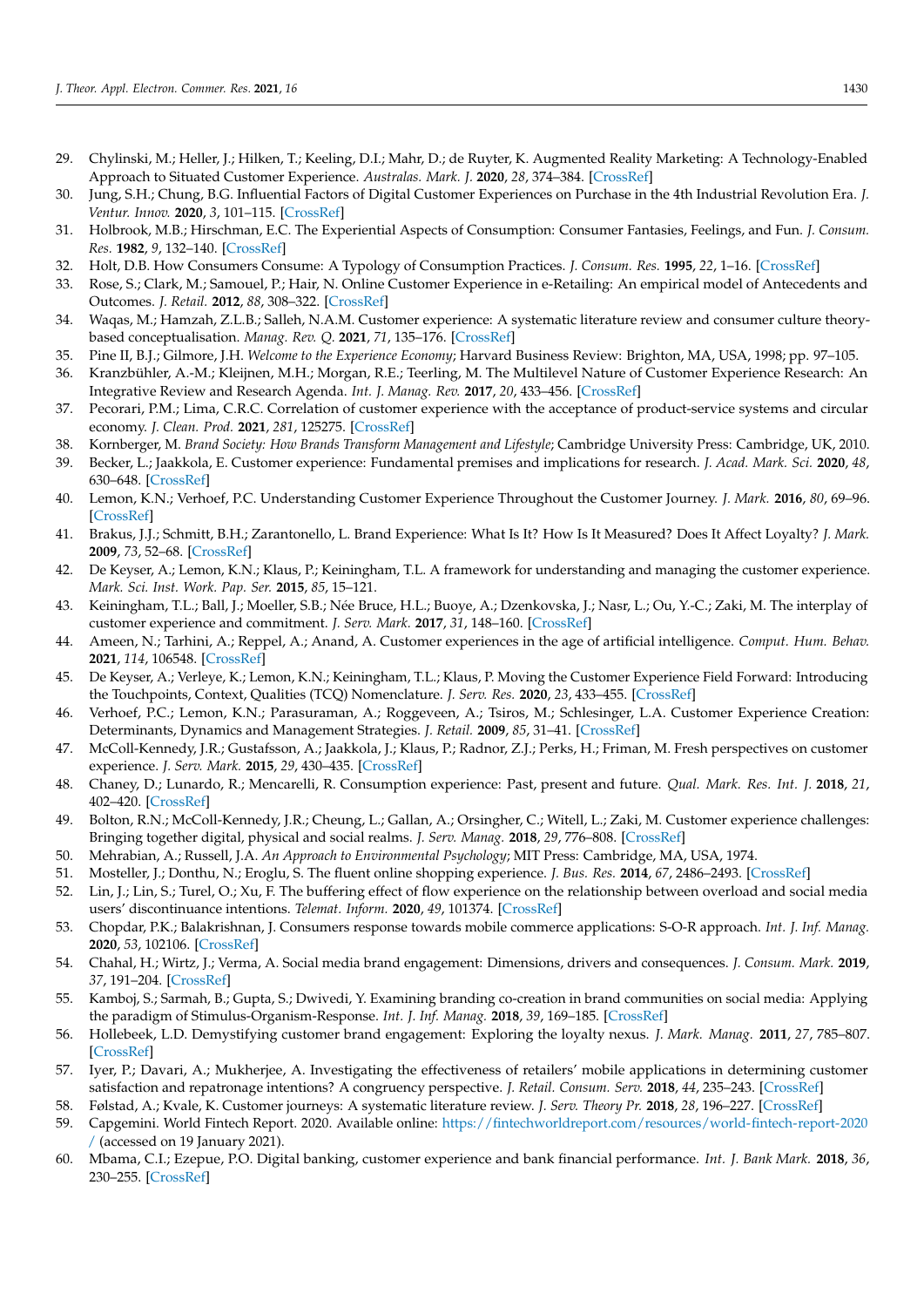- <span id="page-16-0"></span>61. Palomo, R.; Fernández, Y.; Gutiérrez, M. Banca cooperativa y transformación digital: Hacia un nuevo modelo de relación con sus socios y clientes. *Rev. De Estud. Coop.* **2018**, *129*, 161–182. [\[CrossRef\]](http://doi.org/10.5209/REVE.62490)
- <span id="page-16-1"></span>62. Maedche, A.; Morana, S.; Schacht, S.; Werth, D.; Krumeich, J. Advanced User Assistance Systems. *Bus. Inf. Syst. Eng.* **2016**, *58*, 367–370. [\[CrossRef\]](http://doi.org/10.1007/s12599-016-0444-2)
- <span id="page-16-2"></span>63. Jung, D.; Dorner, V.; Glaser, F.; Morana, S. Robo-Advisory. *Bus. Inf. Syst. Eng.* **2018**, *60*, 81–86. [\[CrossRef\]](http://doi.org/10.1007/s12599-018-0521-9)
- <span id="page-16-3"></span>64. Jung, D.; Dorner, V.; Weinhardt, C.; Pusmaz, H. Designing a robo-advisor for risk-averse, low-budget consumers. *Electron. Mark.* **2017**, *28*, 367–380. [\[CrossRef\]](http://doi.org/10.1007/s12525-017-0279-9)
- <span id="page-16-4"></span>65. Hu, Z.; Ding, S.; Li, S.; Chen, L.; Yang, S. Adoption Intention of Fintech Services for Bank Users: An Empirical Examination with an Extended Technology Acceptance Model. *Symmetry* **2019**, *11*, 340. [\[CrossRef\]](http://doi.org/10.3390/sym11030340)
- <span id="page-16-6"></span><span id="page-16-5"></span>66. Buckley, R.P.; Webster, S. Fintech in developing countries: Charting new customer journeys. *J. Financ. Transform.* **2016**, *44*, 151–159. 67. Riemer, K.; Hafermalz, E.; Roosen, A.; Boussand, N.; El Aoufi, H.; Mo, D.; Kosheliev, A. The Fintech Advantage: Harnessing Digital Technology to Keep the Customer in Focus. 2017. Available online: [https://ses.library.usyd.edu.au/bitstream/handle/21](https://ses.library.usyd.edu.au/bitstream/handle/2123/16259/Fintech_Report_Final_Web.pdf?sequence=4&isAllowed=y)
- [23/16259/Fintech\\_Report\\_Final\\_Web.pdf?sequence=4&isAllowed=y](https://ses.library.usyd.edu.au/bitstream/handle/2123/16259/Fintech_Report_Final_Web.pdf?sequence=4&isAllowed=y) (accessed on 11 January 2021).
- <span id="page-16-7"></span>68. Baber, H. FinTech, Crowdfunding and Customer Retention in Islamic Banks. *Vision: J. Bus. Perspect.* **2019**, *24*, 260–268. [\[CrossRef\]](http://doi.org/10.1177/0972262919869765)
- <span id="page-16-8"></span>69. Vasiljeva, T.; Lukanova, K. Commercial banks and fintech companies in the Digital transformation: Challenges for the future. *J. Bus. Manag.* **2016**, *11*, 25–33.
- <span id="page-16-9"></span>70. Imerman, M.B.; Fabozzi, F.J. Cashing in on innovation: A taxonomy of FinTech. *J. Asset Manag.* **2020**, *21*, 1–11. [\[CrossRef\]](http://doi.org/10.1057/s41260-020-00163-4)
- <span id="page-16-10"></span>71. Van Thiel, D.; Van Raaij, F. Explaining Customer Experience of Digital Financial Advice. *Econ. World* **2017**, *5*, 69–84. [\[CrossRef\]](http://doi.org/10.17265/2328-7144/2017.01.007)
- <span id="page-16-11"></span>72. Bleier, A.; Harmeling, C.M.; Palmatier, R.W. Creating Effective Online Customer Experiences. *J. Mark.* **2018**, *83*, 98–119. [\[CrossRef\]](http://doi.org/10.1177/0022242918809930)
- <span id="page-16-12"></span>73. Verleye, K. The co-creation experience from the customer perspective: Its measurement and determinants. *J. Serv. Manag.* **2015**, *26*, 321–342. [\[CrossRef\]](http://doi.org/10.1108/JOSM-09-2014-0254)
- <span id="page-16-13"></span>74. Lee, M.-C. Factors influencing the adoption of internet banking: An integration of TAM and TPB with perceived risk and perceived benefit. *Electron. Commer. Res. Appl.* **2009**, *8*, 130–141. [\[CrossRef\]](http://doi.org/10.1016/j.elerap.2008.11.006)
- <span id="page-16-14"></span>75. Parasuraman, A.; Gremler, D.D.; Gwinner, K.P. Technology Readiness Index (Tri). *J. Serv. Res.* **2000**, *2*, 307–320. [\[CrossRef\]](http://doi.org/10.1177/109467050024001)
- <span id="page-16-15"></span>76. Fernández-Cruz, F.-J.; Fernández-Díaz, M.-J. Generation Z's teachers and their digital skills. *Comun. Media Educ. Res. J.* **2016**, *24*, 97–105. [\[CrossRef\]](http://doi.org/10.3916/C46-2016-10)
- <span id="page-16-16"></span>77. Dabija, D.-C.; Bejan, B.M.; Tipi, N. Generation X versus Millennials communication behaviour on social media when purchasing food versus tourist services. *E+M Èkon. A Manag.* **2018**, *21*, 191–205. [\[CrossRef\]](http://doi.org/10.15240/tul/001/2018-1-013)
- <span id="page-16-17"></span>78. Gefen, D. TAM or Just Plain Habit. *J. Organ. End User Comput.* **2003**, *15*, 1–13. [\[CrossRef\]](http://doi.org/10.4018/joeuc.2003070101)
- <span id="page-16-18"></span>79. Kim, Y.; Park, Y.-J.; Choi, J.; Yeon, J. An Empirical Study on the Adoption of "Fintech" Service: Focused on Mobile Payment Services. *Business* **2015**, *114*, 136–140. [\[CrossRef\]](http://doi.org/10.14257/astl.2015.114.26)
- <span id="page-16-19"></span>80. Chuang, L.M.; Liu, C.C.; Kao, H.K. The adoption of fintech service: TAM perspective. *Int. J. Manag. Ad Minist. Sci.* **2016**, *3*, 1–15.
- <span id="page-16-20"></span>81. Ryu, H.-S.; Ko, K. Sustainable Development of Fintech: Focused on Uncertainty and Perceived Quality Issues. *Sustainability* **2020**, *12*, 7669. [\[CrossRef\]](http://doi.org/10.3390/su12187669)
- <span id="page-16-21"></span>82. Tan, T.; Zhang, Y.; Heng, C.S.; Ge, C. Empowerment of Grassroots Consumers: A Revelatory Case of a Chinese FinTech Innovation. *J. Assoc. Inf. Syst.* **2020**. Forthcoming. Available online: <https://ssrn.com/abstract=3563373> (accessed on 15 January 2021).
- <span id="page-16-22"></span>83. Fornell, C.; Johnson, M.D.; Anderson, E.W.; Cha, J.; Bryant, B.E. The American Customer Satisfaction Index: Nature, Purpose, and Findings. *J. Mark.* **1996**, *60*, 7–18. [\[CrossRef\]](http://doi.org/10.1177/002224299606000403)
- <span id="page-16-23"></span>84. Agarwal, S.; Teas, R.K. Perceived Value: Mediating Role of Perceived Risk. *J. Mark. Theory Pr.* **2001**, *9*, 1–14. [\[CrossRef\]](http://doi.org/10.1080/10696679.2001.11501899)
- <span id="page-16-24"></span>85. Agarwal, S.; Zhang, J. FinTech, Lending and Payment Innovation: A Review. *Asia Pac. J. Financ. Stud.* **2020**, *49*, 353–367. [\[CrossRef\]](http://doi.org/10.1111/ajfs.12294)
- <span id="page-16-25"></span>86. Garg, R.; Rahman, Z.; Qureshi, M. Measuring customer experience in banks: Scale development and validation. *J. Model. Manag.* **2014**, *9*, 87–117. [\[CrossRef\]](http://doi.org/10.1108/JM2-07-2012-0023)
- <span id="page-16-26"></span>87. Prodanova, J.; Ciunova-Shuleska, A.; Palamidovska-Sterjadovska, N. Enriching m-banking perceived value to achieve reuse intention. *Mark. Intell. Plan.* **2019**, *37*, 617–630. [\[CrossRef\]](http://doi.org/10.1108/MIP-11-2018-0508)
- <span id="page-16-27"></span>88. Shiau, W.-L.; Yuan, Y.; Pu, X.; Ray, S.; Chen, C.C. Understanding fintech continuance: Perspectives from self-efficacy and ECT-IS theories. *Ind. Manag. Data Syst.* **2020**, *120*, 1659–1689. [\[CrossRef\]](http://doi.org/10.1108/IMDS-02-2020-0069)
- <span id="page-16-28"></span>89. Parasuraman, A.; Zeithaml, V.A.; Malhotra, A. E-S-QUAL. *J. Serv. Res.* **2005**, *7*, 213–233. [\[CrossRef\]](http://doi.org/10.1177/1094670504271156)
- <span id="page-16-29"></span>90. Kotarba, M. New Factors Inducing Changes in the Retail Banking Customer Relationship Management (CRM) and Their Exploration by the Fintech Industry. *Found. Manag.* **2016**, *8*, 69–78. [\[CrossRef\]](http://doi.org/10.1515/fman-2016-0006)
- <span id="page-16-30"></span>91. Muthukannan, P.; Tan, B.; Gozman, D.; Johnson, L. The emergence of a Fintech Ecosystem: A case study of the Vizag Fintech Valley in India. *Inf. Manag.* **2020**, *57*, 103385. [\[CrossRef\]](http://doi.org/10.1016/j.im.2020.103385)
- <span id="page-16-31"></span>92. Lee, D.K.; Teo, E.G.S. Emergence of Fintech and the Lasic Principles. *SSRN Electron. J.* **2015**, *3*, 24–36. [\[CrossRef\]](http://doi.org/10.2139/ssrn.2668049)
- <span id="page-16-32"></span>93. Swaid, S.I.; Wigand, R.T. Measuring the quality of e-service: Scale development and initial validation. *J. Electron. Commer. Res.* **2009**, *10*, 13–28.
- <span id="page-16-33"></span>94. Zhou, T. An empirical examination of continuance intention of mobile payment services. *Decis. Support Syst.* **2013**, *54*, 1085–1091. [\[CrossRef\]](http://doi.org/10.1016/j.dss.2012.10.034)
- <span id="page-16-34"></span>95. Yang, Q.; Pang, C.; Liu, L.; Yen, D.C.; Tarn, J.M. Exploring consumer perceived risk and trust for online payments: An empirical study in China's younger generation. *Comput. Hum. Behav.* **2015**, *50*, 9–24. [\[CrossRef\]](http://doi.org/10.1016/j.chb.2015.03.058)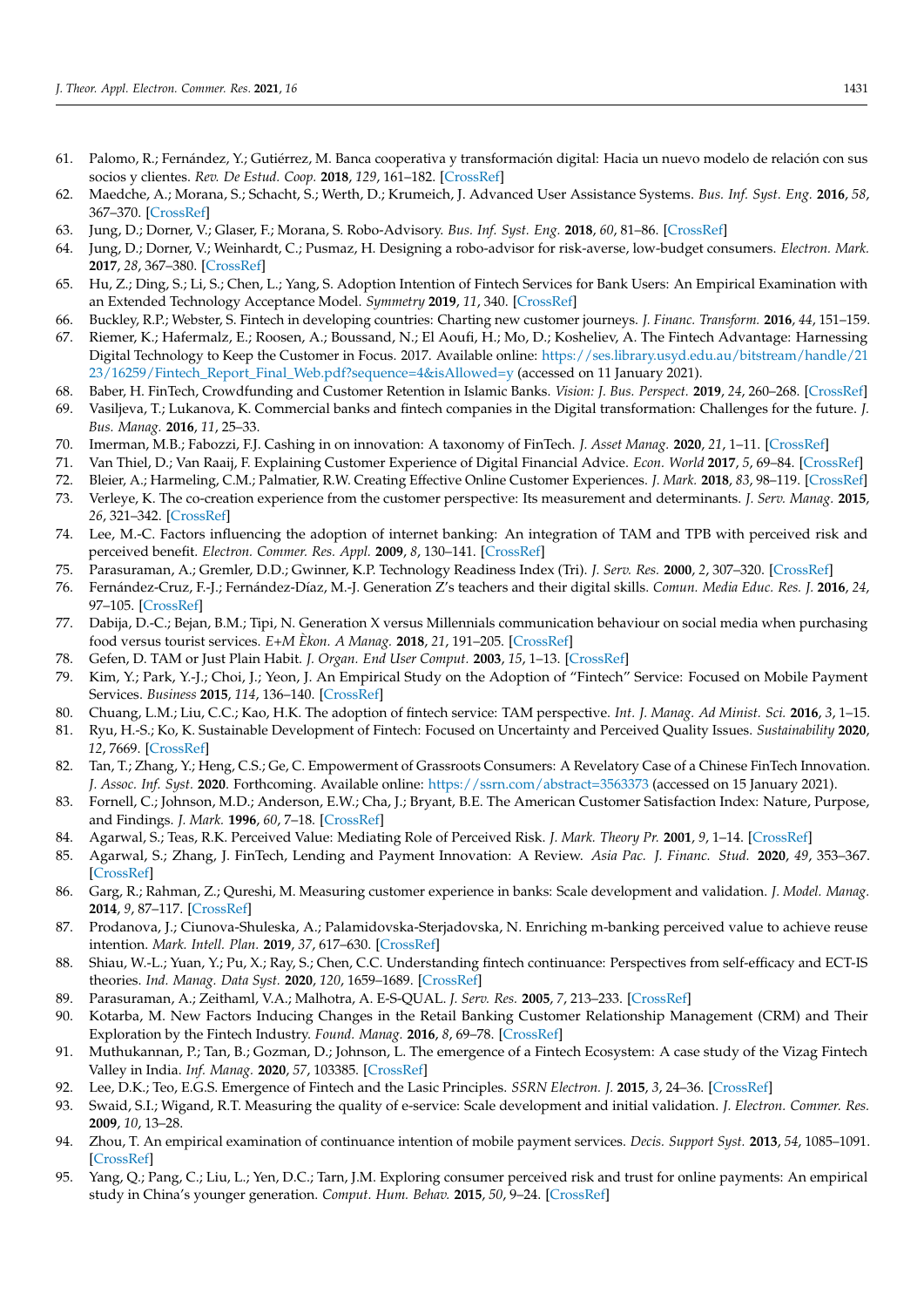- <span id="page-17-0"></span>96. Mehrban, S.; Khan, M.A.; Nadeem, M.W.; Hussain, M.; Ahmed, M.M.; Hakeem, O.; Saqib, S.; Kiah, M.L.M.; Abbas, F.; Hassan, M. Towards Secure FinTech: A Survey, Taxonomy, and Open Research Challenges. *IEEE Access* **2020**, *8*, 23391–23406. [\[CrossRef\]](http://doi.org/10.1109/ACCESS.2020.2970430)
- <span id="page-17-1"></span>97. Tachiciu, L.; Fulop, M.T.; Marin-Pantelescu, A.; Oncioiu, I.; Topor, D.I. Non-Financial Reporting and Reputational Risk in the Romanian Financial Sector. *Amfiteatru Econ.* **2020**, *22*, 668–691. [\[CrossRef\]](http://doi.org/10.24818/EA/2020/55/668)
- <span id="page-17-2"></span>98. Jünger, M.; Mietzner, M. Banking goes digital: The adoption of FinTech services by German households. *Financ. Res. Lett.* **2020**, *34*, 101260. [\[CrossRef\]](http://doi.org/10.1016/j.frl.2019.08.008)
- <span id="page-17-3"></span>99. Tripathy, A.K.; Jain, A. FinTech adoption: Strategy for customer retention. *Strat. Dir.* **2020**, *36*, 47–49. [\[CrossRef\]](http://doi.org/10.1108/SD-10-2019-0188)
- <span id="page-17-4"></span>100. Teo, A.-C.; Tan, G.W.-H.; Ooi, K.-B.; Hew, T.-S.; Yew, K.-T. The effects of convenience and speed in m-payment. *Ind. Manag. Data Syst.* **2015**, *115*, 311–331. [\[CrossRef\]](http://doi.org/10.1108/IMDS-08-2014-0231)
- <span id="page-17-5"></span>101. Kunz, W.; Schmitt, B.; Meyer, A. How does perceived firm innovativeness affect the consumer? *J. Bus. Res.* **2011**, *64*, 816–822. [\[CrossRef\]](http://doi.org/10.1016/j.jbusres.2010.10.005)
- <span id="page-17-6"></span>102. Berman, A.; Cano-Kollmann, M.; Mudambi, R. Innovation and entrepreneurial ecosystems: Fintech in the financial services industry. *Rev. Manag. Sci.* **2021**, 1–20. [\[CrossRef\]](http://doi.org/10.1007/s11846-020-00435-8)
- <span id="page-17-7"></span>103. Henard, D.H.; Dacin, P.A. Reputation for Product Innovation: Its Impact on Consumers. *J. Prod. Innov. Manag.* **2010**, *27*, 321–335. [\[CrossRef\]](http://doi.org/10.1111/j.1540-5885.2010.00719.x)
- <span id="page-17-8"></span>104. Shams, R.; Alpert, F.; Brown, M. Consumer perceived brand innovativeness. *Eur. J. Mark.* **2015**, *49*, 1589–1615. [\[CrossRef\]](http://doi.org/10.1108/EJM-05-2013-0240)
- <span id="page-17-9"></span>105. Haddad, C.; Hornuf, L. The emergence of the global fintech market: Economic and technological determinants. *Small Bus. Econ.* **2019**, *53*, 81–105. [\[CrossRef\]](http://doi.org/10.1007/s11187-018-9991-x)
- <span id="page-17-10"></span>106. Khan, I.; Fatma, M.; Kumar, V.; Amoroso, S. Do experience and engagement matter to millennial consumers? *Mark. Intell. Plan.* **2020**, *39*, 329–341. [\[CrossRef\]](http://doi.org/10.1108/MIP-01-2020-0033)
- <span id="page-17-11"></span>107. Molinillo, S.; Navarro-García, A.; Anaya-Sánchez, R.; Japutra, A. The impact of affective and cognitive app experiences on loyalty towards retailers. *J. Retail. Consum. Serv.* **2020**, *54*, 101948. [\[CrossRef\]](http://doi.org/10.1016/j.jretconser.2019.101948)
- <span id="page-17-12"></span>108. Dospinescu, O.; Anastasiei, B.; Dospinescu, N. Key Factors Determining the Expected Benefit of Customers When Using Bank Cards: An Analysis on Millennials and Generation Z in Romania. *Symmetry* **2019**, *11*, 1449. [\[CrossRef\]](http://doi.org/10.3390/sym11121449)
- <span id="page-17-13"></span>109. Dabija, D.C.; Bejan, B.; Dinu, V. How Sustainability Oriented is Generation Z in Retail? A Literature Review. *Transform. Bus. Econ.* **2019**, *18*, 140–155.
- <span id="page-17-14"></span>110. Abu Daqar, M.A.M.; Arqawi, S.; Abu Karsh, S. Fintech in the eyes of Millennials and Generation Z (the financial behavior and Fintech perception). *Banks Bank Syst.* **2020**, *15*, 20–28. [\[CrossRef\]](http://doi.org/10.21511/bbs.15(3).2020.03)
- <span id="page-17-15"></span>111. Sangwan, V.; Harshita, H.; Prakash, P.; Singh, S. Financial technology: A review of extant literature. *Stud. Econ. Financ.* **2019**, *37*, 71–88. [\[CrossRef\]](http://doi.org/10.1108/SEF-07-2019-0270)
- <span id="page-17-16"></span>112. Dabija, D.-C.; Postelnicu, C.; Dinu, V. *Cross-Generational Investigation of Ethics and Sustainability. Insights from Romanian Retailing*; Metzler, J.B., Ed.; Springer: Gewerbesrasse, Swizerland, 2018; pp. 141–163.
- <span id="page-17-17"></span>113. Jiwasiddi, A.; Adhikara, C.; Adam, M.; Triana, I. Attitude toward using Fintech among Millennials. In Proceedings of the 1st Workshop Multimedia Education, Learning, Assessment and Its Implementation in Game and Gamification, Medan, Indonesia, 26–28 January 2019.
- <span id="page-17-18"></span>114. Omarini, A.E. Fintech and the Future of the Payment Landscape: The Mobile Wallet Ecosystem-A Challenge for Retail Banks? *Int. J. Financ. Res.* **2018**, *9*, 97. [\[CrossRef\]](http://doi.org/10.5430/ijfr.v9n4p97)
- <span id="page-17-19"></span>115. Carlin, B.; Olafsson, A.; Pagel, M. *FinTech Adoption Across Generations: Financial Fitness in the Information Age*; National Bureau of Economic Research: Cambridge, MA, USA, 2017.
- <span id="page-17-20"></span>116. Techcrunch.com. Available online: <www.techcrunch.com/2020/02/24/revolut-raises-500-million-at-5-5-billion-valuation> (accessed on 12 December 2020).
- <span id="page-17-21"></span>117. Financialintelligence.ro. Available online: [www.financialintelligence.ro/revolut-ofera-iban-uri-locale-celor-peste-125-milioane](www.financialintelligence.ro/revolut-ofera-iban-uri-locale-celor-peste-125-milioane-de-utilizatori-romani-in-parteneriat-cu-libra-internet-bank)[de-utilizatori-romani-in-parteneriat-cu-libra-internet-bank](www.financialintelligence.ro/revolut-ofera-iban-uri-locale-celor-peste-125-milioane-de-utilizatori-romani-in-parteneriat-cu-libra-internet-bank) (accessed on 12 December 2020).
- <span id="page-17-22"></span>118. Gurău, C. A life-stage analysis of consumer loyalty profile: Comparing Generation X and Millennial consumers. *J. Consum. Mark.* **2012**, *29*, 103–113. [\[CrossRef\]](http://doi.org/10.1108/07363761211206357)
- <span id="page-17-23"></span>119. Dabija, D.-C.; Băbut, , R. Enhancing Apparel Store Patronage through Retailers' Attributes and Sustainability. A Generational Approach. *Sustainability* **2019**, *11*, 4532. [\[CrossRef\]](http://doi.org/10.3390/su11174532)
- <span id="page-17-24"></span>120. Brislin, R.W. Back-Translation for Cross-Cultural Research. *J. Cross Cult. Psychol.* **1970**, *1*, 185–216. [\[CrossRef\]](http://doi.org/10.1177/135910457000100301)
- <span id="page-17-25"></span>121. Hair, J.F.; Howard, M.C.; Nitzl, C. Assessing measurement model quality in PLS-SEM using confirmatory composite analysis. *J. Bus. Res.* **2020**, *109*, 101–110. [\[CrossRef\]](http://doi.org/10.1016/j.jbusres.2019.11.069)
- <span id="page-17-26"></span>122. Henseler, J.; Sarstedt, M. Goodness-of-fit indices for partial least squares path modeling. *Comput. Stat.* **2013**, *28*, 565–580. [\[CrossRef\]](http://doi.org/10.1007/s00180-012-0317-1)
- <span id="page-17-27"></span>123. Hair, J.F.; Black, W.C.; Babin, B.J.; Anderson, R.E. *Multivariate Data Analysis*, 7th ed.; Prentice Hall: Englewood Cliffs, NJ, USA, 2010.
- <span id="page-17-28"></span>124. Chin, W.W. The partial least squares approach to structural equation modeling. *Mod. Methods Bus. Res.* **1998**, *295*, 295–336.
- <span id="page-17-29"></span>125. Fornell, C.; Larcker, D.F. Evaluating Structural Equation Models with Unobservable Variables and Measurement Error. *J. Mark. Res.* **1981**, *18*, 39–50. [\[CrossRef\]](http://doi.org/10.1177/002224378101800104)
- <span id="page-17-30"></span>126. Henseler, J.; Ringle, C.M.; Sarstedt, M. A new criterion for assessing discriminant validity in variance-based structural equation modeling. *J. Acad. Mark. Sci.* **2015**, *43*, 115–135. [\[CrossRef\]](http://doi.org/10.1007/s11747-014-0403-8)